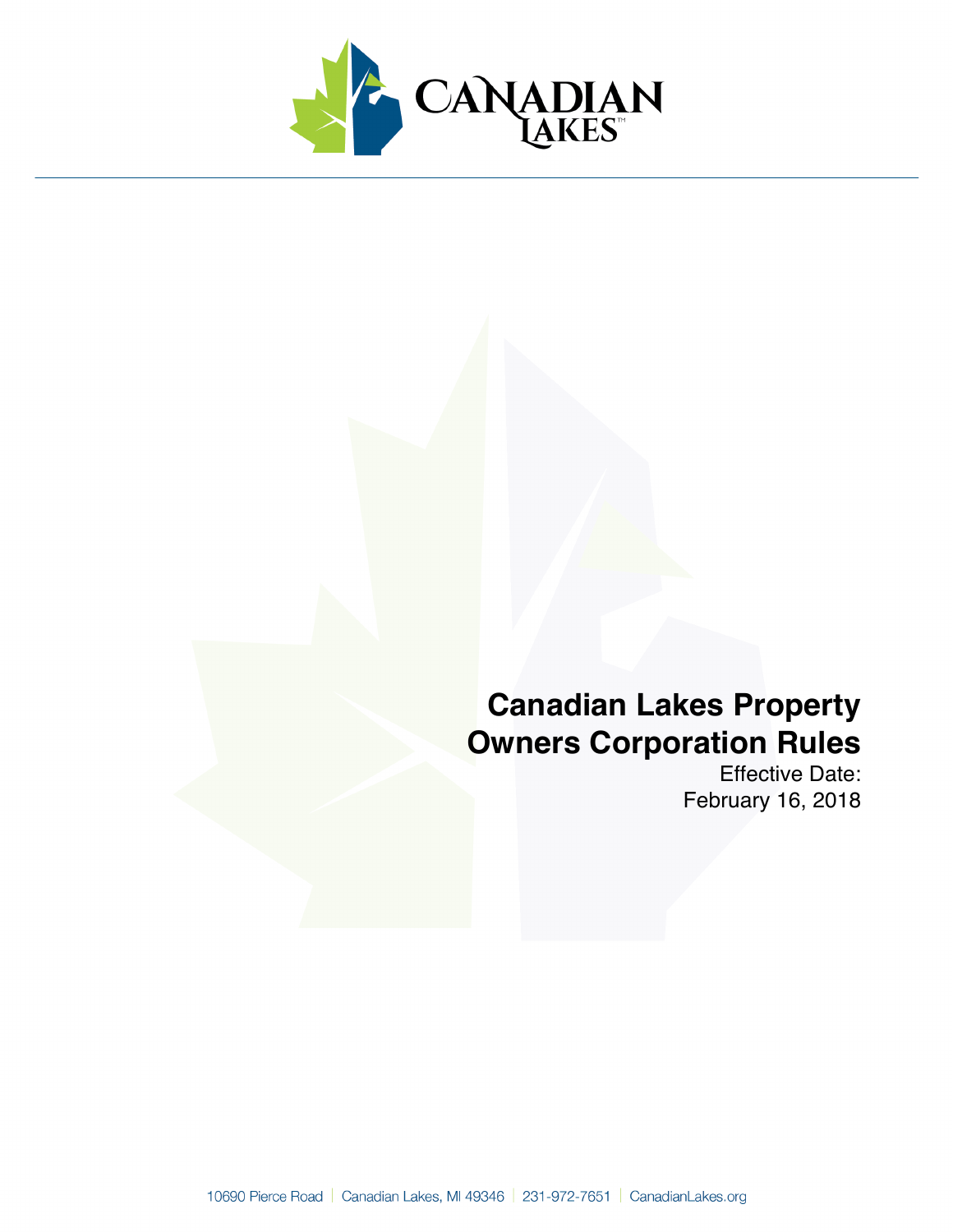Table of Contents:

| Article I                                                                                                                                                                                                                      |                                                       |  |  |  |
|--------------------------------------------------------------------------------------------------------------------------------------------------------------------------------------------------------------------------------|-------------------------------------------------------|--|--|--|
| Article II                                                                                                                                                                                                                     |                                                       |  |  |  |
| Article III                                                                                                                                                                                                                    |                                                       |  |  |  |
| Article IV                                                                                                                                                                                                                     |                                                       |  |  |  |
| <b>Article V</b>                                                                                                                                                                                                               |                                                       |  |  |  |
| <b>Article VI</b>                                                                                                                                                                                                              |                                                       |  |  |  |
| <b>Article VII</b>                                                                                                                                                                                                             |                                                       |  |  |  |
| <b>Article VIII</b>                                                                                                                                                                                                            | Pools, Hot Tub, Sauna, Fitness Center and Beaches  26 |  |  |  |
| <b>Article IX</b>                                                                                                                                                                                                              |                                                       |  |  |  |
| <b>Article X</b>                                                                                                                                                                                                               |                                                       |  |  |  |
| <b>Article XI</b>                                                                                                                                                                                                              |                                                       |  |  |  |
| <b>Article XII</b>                                                                                                                                                                                                             |                                                       |  |  |  |
| Penalty Schedule manufactured contains and the control of the control of the control of the control of the control of the control of the control of the control of the control of the control of the control of the control of |                                                       |  |  |  |
|                                                                                                                                                                                                                                |                                                       |  |  |  |

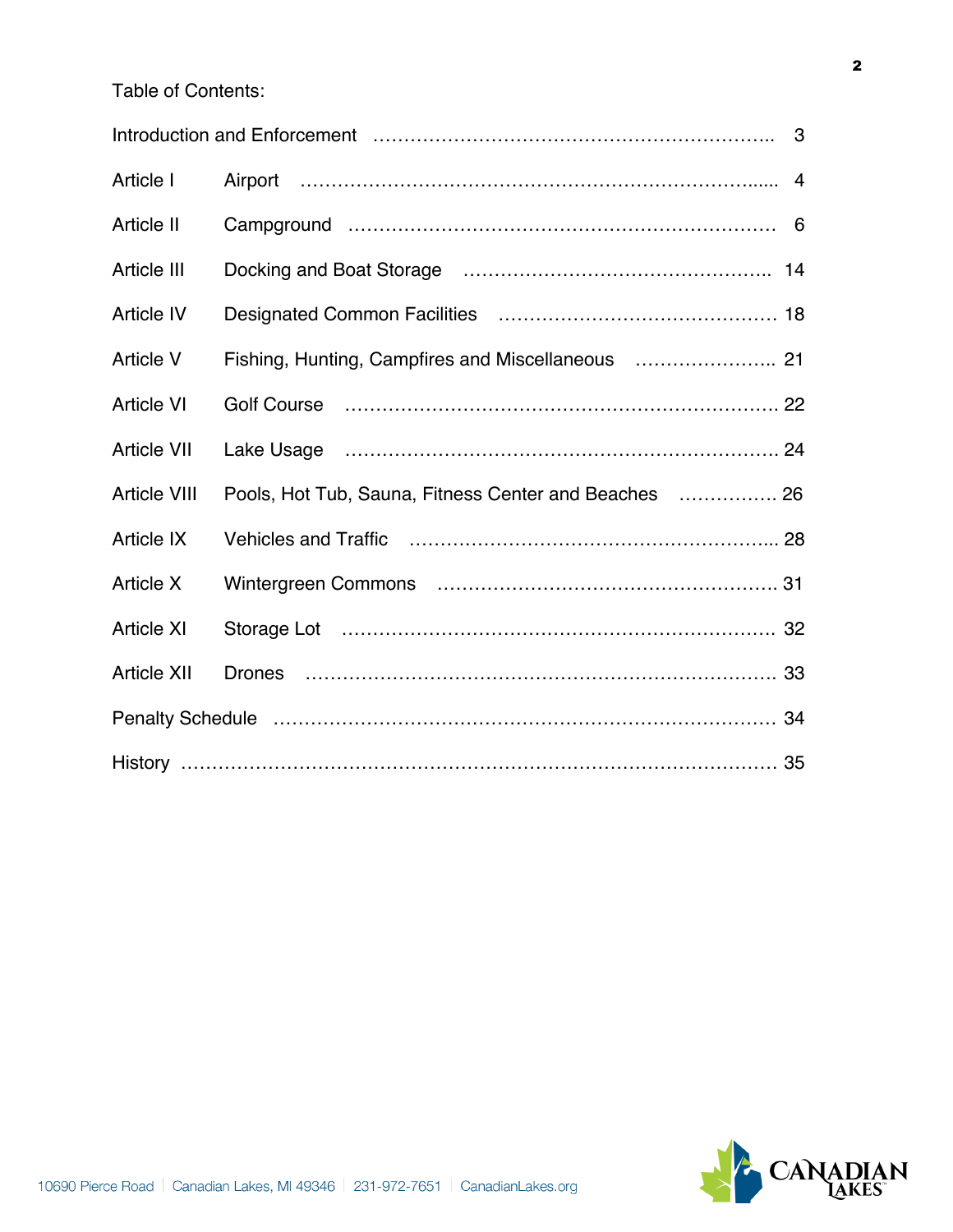#### Introduction and Enforcement

#### Introduction

The Canadian Lakes Property Owners Corporation (CLPOC) have adopted these Rules to assist with the operation, supervision and control of all amenities, common areas, buildings and property owned by the CLPOC.

The CLPOC Board of Directors has final authority to adopt, amend, revoke or interpret all CLPOC Rules in accordance with the Articles of Incorporation and Bylaws. The term "Member In Good Standing" as it is used in this rulebook shall mean any person otherwise eligible for membership with respect to a particular lot or condominium unit for which any fees or assessments against such lot or unit are not more than thirty (30) days in arrears.

The CLPOC reserves the right to strictly enforce its Articles of Incorporation, Bylaws and Rules. CLPOC members, their family members and guests are obligated to observe these rules. The CLPOC member is, at all times, responsible for the conduct of a family member and/or invited guest(s). This includes, but is not limited to a tenant, renter, lessee and any other short-term or long-term user of a private property included within the membership of the CLPOC. The CLPOC member is, at all times, liable to the CLPOC for any and all damage to CLPOC property caused by these individuals.

The CLPOC reserves the right to vigorously enforce deed restrictions within the community; violations of deed restrictions may be enforced as permitted by the individual plats. Members are obligated to follow these restrictions as contained in their property deed(s). However, members should be aware that each property owner in a plat may enforce the deed restrictions without CLPOC approval. Each plat provides the procedure for enforcement.

It shall be the policy of the CLPOC not to allow the conduct of any commercial business or advertising activity on those Designated Common Facilities, which are not covered under the current Facilities Use Agreement, within the confines of Canadian Lakes.

#### Enforcement

The Bylaws provide for the enforcement of all Rules. The responsibility for enforcement is delegated to the General Manager and/or designee(s). The General Manager has the authority to impose a penalty for violation of approved Rules in accordance with a Penalty Schedule that the Board may adopt and amend as necessary.

The Bylaws also provide for an appeal process for members who wish to challenge any penalty or notice of violation. That process requires a written appeal to the Board of Directors within thirty (30) calendar days of an imposed penalty or notice of violation. Penalties may range from a written warning to fines and/or loss of a member's "use rights" of CLPOC amenities.



3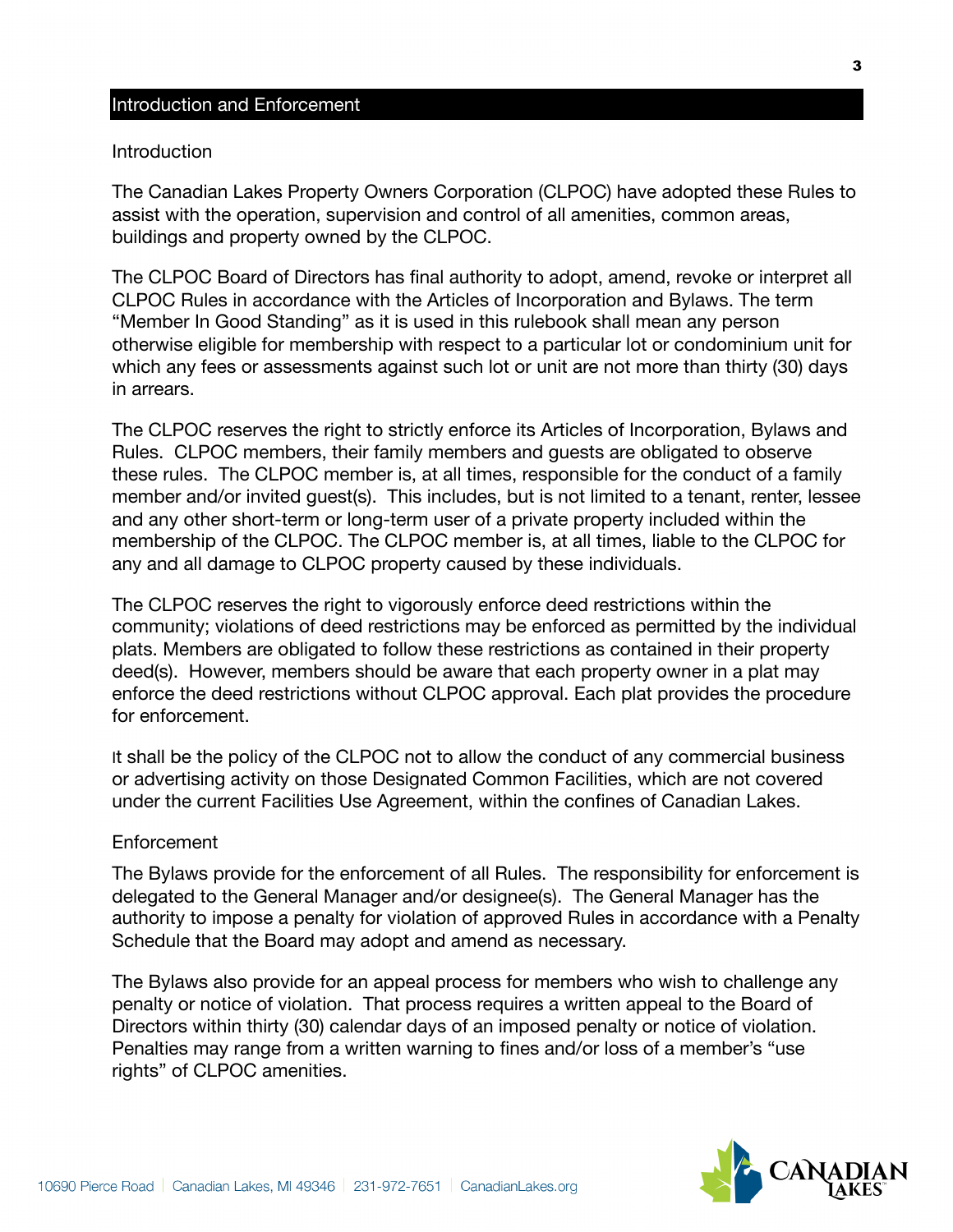## Article I: Airport

The Canadian Lakes Airport is a licensed Class D, Privately Owned, Public Use Airfield, identified as "OC5" by the Federal Aviation Administration. Applicable federal and state laws govern the use of the Canadian Lakes Airport. In addition, the following regulations apply to the use of the Canadian Lakes Airport, unless otherwise provided by applicable law:

Section 1.01

All landings and departures will be conducted employing a left turn pattern 1,000 feet above ground level.

Section 1.02

All departing aircraft shall maintain runway centerline until reaching 1,500 feet mean sea level.

Section 1.03

The Common Traffic Advisory Frequency of 122.9 shall be used by active aircraft to announce all segments of the traffic pattern, taxi direction, departure runway and departure heading.

Section 1.04

It is the responsibility of the Pilot in charge of the aircraft to secure the aircraft in a designated parking area when unattended and to provide all necessary tie-down equipment.

Section 1.05

A member shall be responsible for and save the CLPOC harmless from any liability arising out of the use of the Canadian Lakes Airport by the member or a family member or guest of the member.

Section 1.06

A member, family member or guest of the member who uses the Canadian Lakes Airport waives all right to claim damages against the CLPOC, its officers, employees or agents for any injuries or damage to, and/or theft of, the member, a family member, guest, aircraft or aircraft components while landing, taking off, or parking an aircraft at the Canadian Lakes Airport or otherwise using the Canadian Lakes Airport.

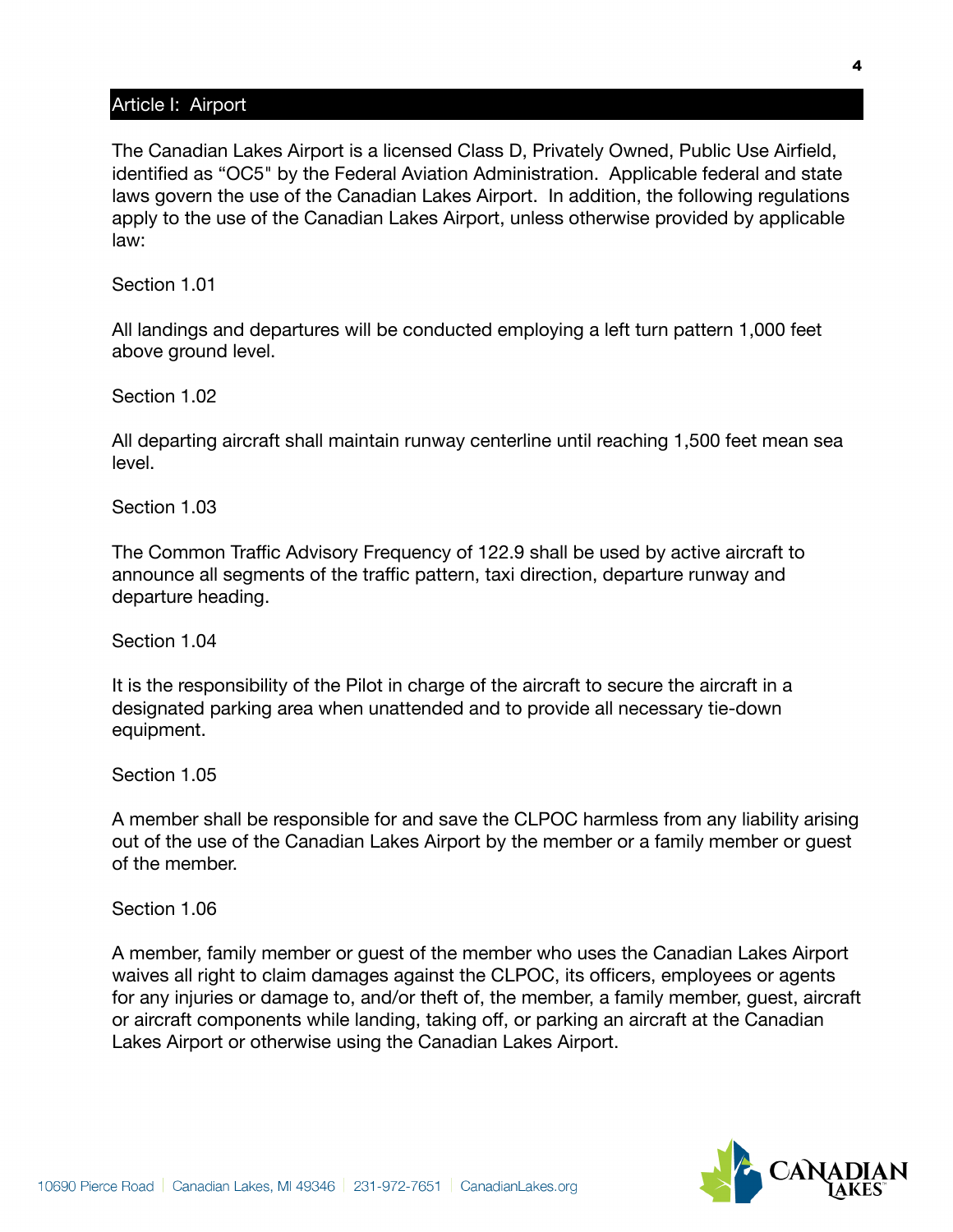## Section 1.07

Private vehicles are not allowed on Airport grounds except when proceeding directly to or from a parked aircraft, in which case such access shall be via the most direct path without using or crossing the active runway area.

### Section 1.08

Private vehicles, if required to be parked overnight, shall park at the south end of the airfield in the designated parking area.

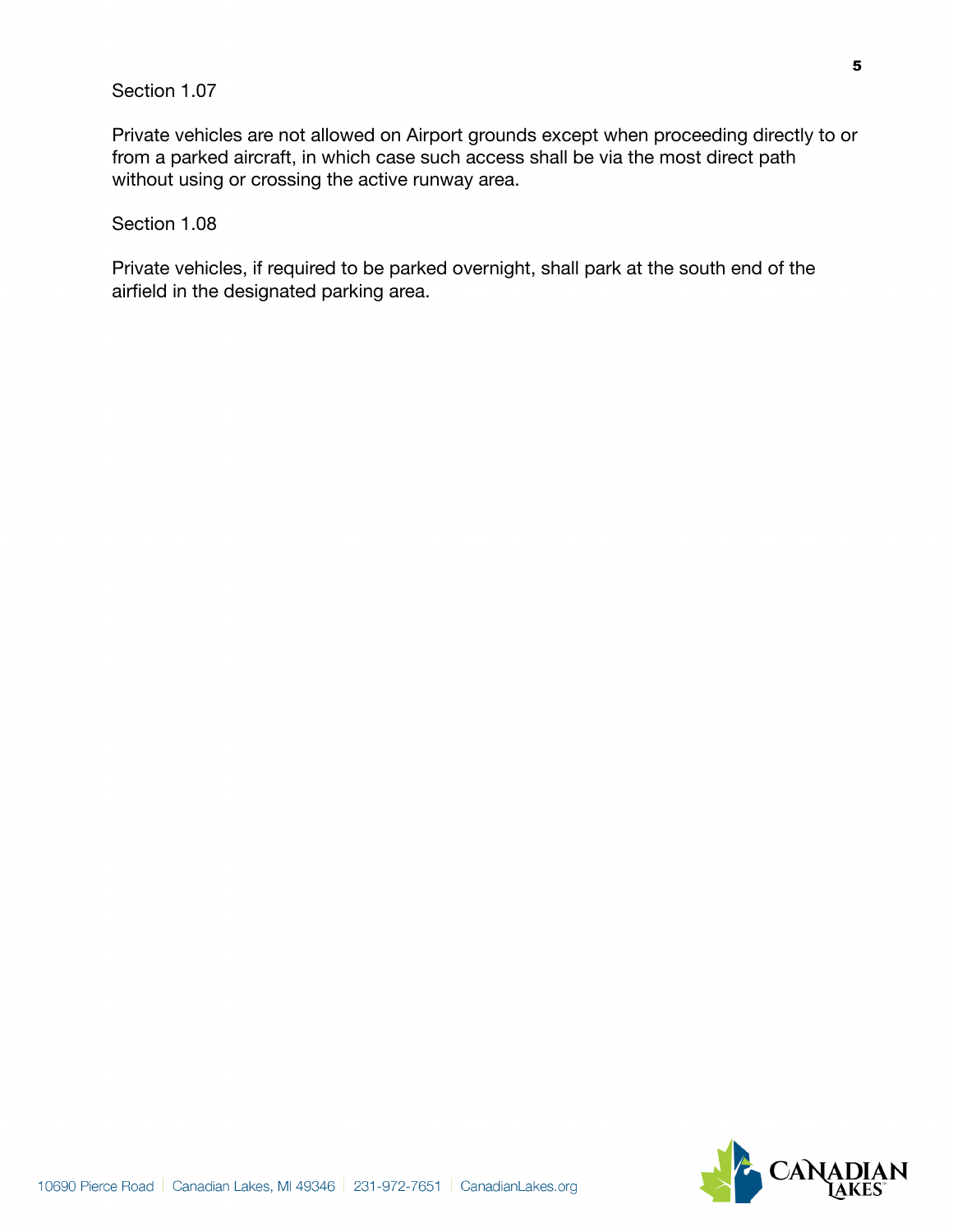## Article II: Campground

#### Section 2.01 CAMPGROUND LICENSE AND SEASONAL USE

The Canadian Lakes Campground is licensed as a "modern" campground with 370 sites by the Michigan Department of Natural Resources (DNR) in conjunction with Michigan District 10 Health Department. All State and Local Campground rules/regulations must be adhered to.

Seasonal use is from April 15 through October 31; Off season use will be from November 1 through April 14. Use rates are set each year by the CLPOC Board. Off season use by members is limited to 30 days per season.

#### Section 2.02 DEFINITIONS

Permanent Structure – is defined as any structure having "living space" conditions including but not limited to windows, interior finished walls or improvements (including but not limited to electrical outlets, water, etc.).

Temporary Structure – is defined as steps, deck, or screened room, not having windows, interior finished walls or improvements (including but not limited to electrical outlets, water, etc.).

Footing – is defined as any concrete or other unapproved material, under or around any post set in the ground.

Section 2.03 GENERAL USE

Members may sign in for the Campground at the Campground Office. Complete rules are available at both the Campground and CLPOC offices. Members must obtain a guest pass at the CLPOC Office or the Campground Office for their guests' use of the Campground.

- (a) Use of Campground by CLPOC Members:
	- (1) Canadian Lakes Members in Good Standing (MGS) who currently do not own a home on their Canadian Lakes lot and are 21 years of age or older may use the campground on a daily, weekly or seasonal basis having paid the appropriate fees and having signed the Campground License Agreement (if seasonal or monthly). A single family must meet the definition as set forth by CLPOC.
	- (2) Members who own a home at Canadian Lakes and are 21 years of age or older may use the Campground on a limited basis, if space is available, for an interval not to exceed 2 weeks, and then will be required to vacate the Campground for a period of 1 week by removing

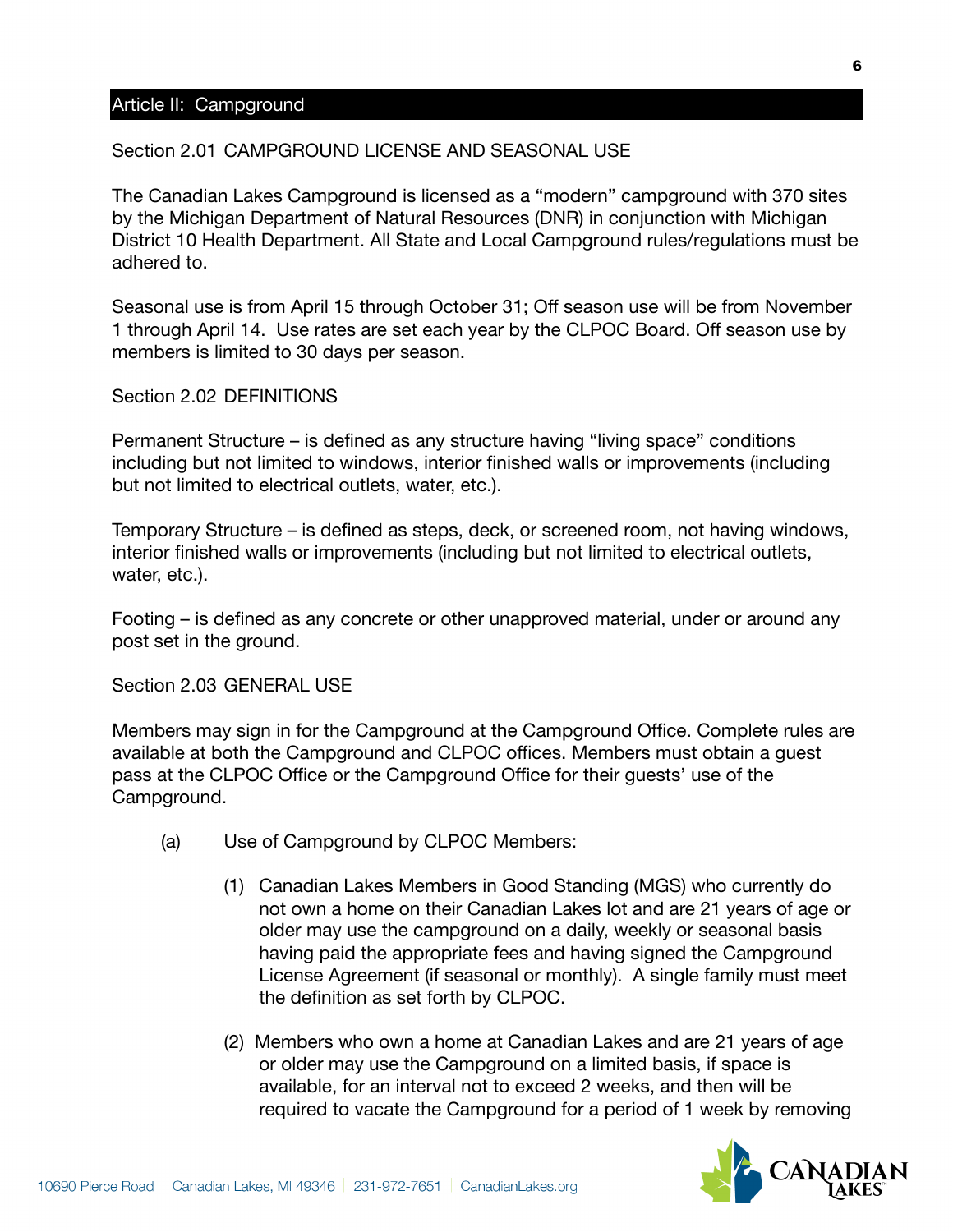any and all camping equipment. Reservations may not be made earlier than two weeks prior to use and will be required to pay the daily or weekly rate.

- (3) Members who own a home at Canadian Lakes may be permitted to use the campground in excess of two (2) weeks (see above) provided they have another unencumbered membership attached to a property at Canadian Lakes. (An unencumbered membership is one in which the member is in good standing and/or has not assigned their membership privileges.) The CLPOC Board does have the right to grant exceptions based on emergency conditions.
- (4) Members may reserve a camping site on a limited basis for a guest if they and the guest are 21 years of age or older and if space is available, at an interval not to exceed two (2) weeks at a time. Reservations may not be made earlier than one (1) week prior to use. Members are responsible for their guests.
- (b) Daily or Weekly Use Reservations will only be made if they are paid in advance of booking by cash (with a receipt), or check.
	- (1) Cancellations must be made at least 48 hours in advance for a full refund. Cancellations made less than 48 hours in advance will be charged a minimum cancellation fee of \$30.00. There will be no refund for a cancelled reservation occurring during the Memorial Day,  $4<sup>th</sup>$  of July, or Labor Day weekends.
	- (2) Seasonal Reservations for a camp site will require the signing of a Campground License Agreement, a current registration in the name of the lessee in the State of Michigan or the State where the registrant resides, proof of insurance, and the payment of fees.
	- (3) Sites are non-transferable. Sites in the campground shall not be rented, transferred or in any manner assigned to a third party.
	- (4) The Board of Directors may designate a specific number of lots for occupancy on less than a seasonal basis and they may set aside lots specifically for tenting.

Section 2.04 ALLOWED "RECREATIONAL UNITS"

All recreational units must meet the requirements for Campground units allowed in campgrounds in the State of Michigan. Maximum square footage of the recreational unit shall not exceed 400 square feet. After January 1<sup>st</sup>, 2018 any new units, requesting a seasonal space, must not exceed 15 years old. All allowed recreational units must be vehicular portable or a portable structure designed to be temporary living quarters with no

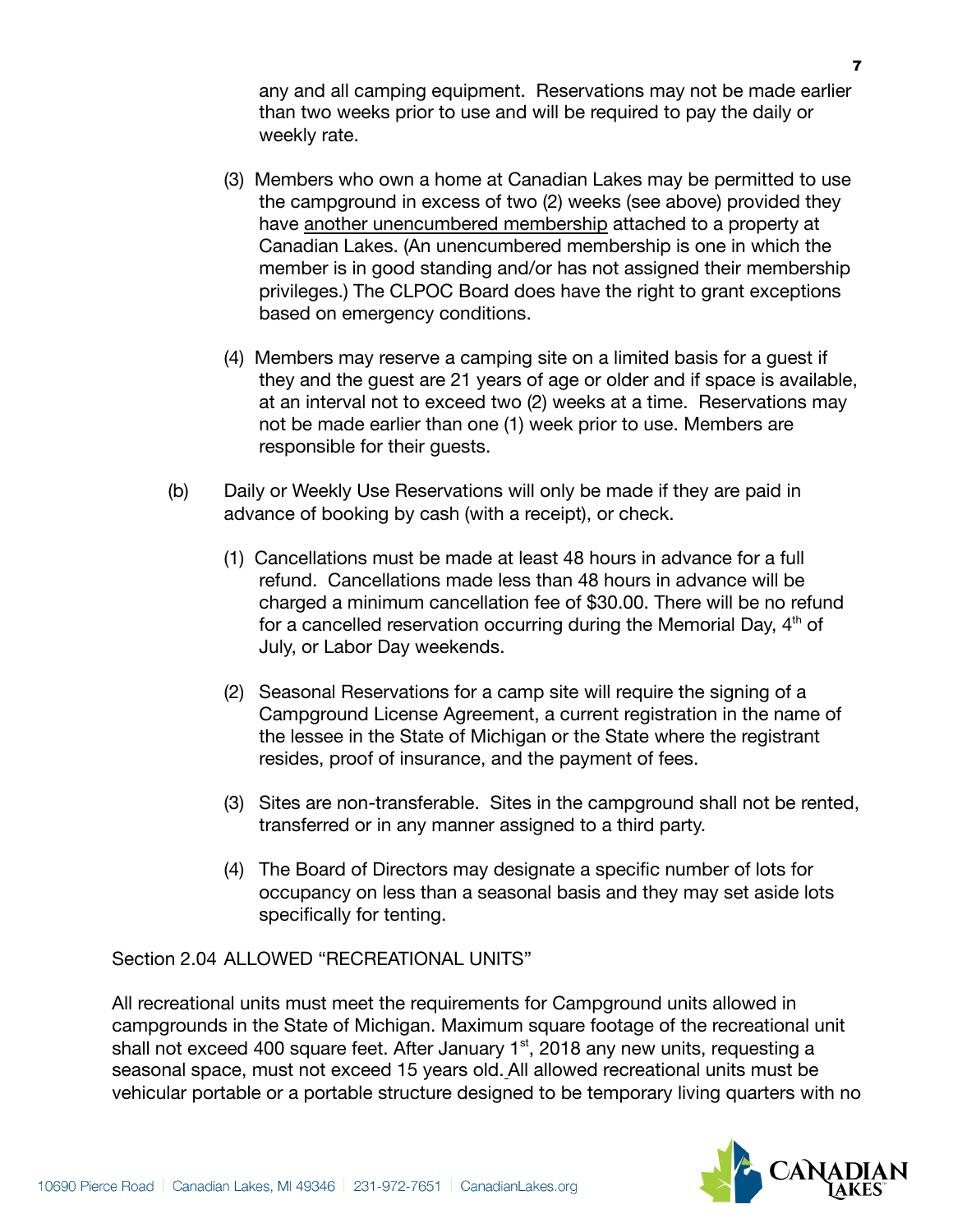footings. They include, but are not limited to, the following: collapsible tent(s); travel trailer, camping trailer, motor home, truck camper, slide-in camper, chassis-mount camper, single sectional mobile home used for temporary living quarters and park model recreational units.

- (a) Awnings: Collapsible awnings which are attached to a camping unit as an accessory by the manufacturer and other awnings that may be approved by the CLPOC are allowed as long as they do not extend out over the perimeter of the camping unit more than two (2) feet from within the lot line.
- (b) Tents: More than one tent may be used on a site but only one can be used for sleeping purposes and the 8 person per site maximum rule applies here as well. Tents used for general, awake activities and not for living quarters or sleeping are allowed providing they collapse and are of see-thru material.

## Section 2.05 LIMITATIONS ON USE

- (a) No more than eight (8) persons may occupy any site in the campground.
- (b) Only one camping unit per camping site is allowed for sleeping set-ups.
- (c) No camper recreational vehicles are allowed which are not portable.
- (d) Recreational units or other structures, such as sheds and awnings shall provide an unobstructed path, not less than four (4') foot wide on the campsite completely around the recreational unit. No permanent structure requiring footings may be located on the campsite.

#### Section 2.06 ADDITIONS

- (a) Permanent structures with footings are not allowed. Permanent structures that were constructed in violation of this rule will be required to rectify the violation and/or be removed.
- (b) Temporary structures with no footings shall be allowed to continue to be built providing they are easily dismantled and moveable. They are the only additions allowed.
	- (1) All additions must be portable, able to be easily dismantled and moved at the owners' expense. Temporary structures allowed shall not be greater in height than ten (10) feet or greater than the length of the original recreational unit and they must meet the minimum setback of Three (3) ft.
	- (2) Temporary structures, if added to another section, must be attached by equipment or fasteners which will make removal easy for the owner.

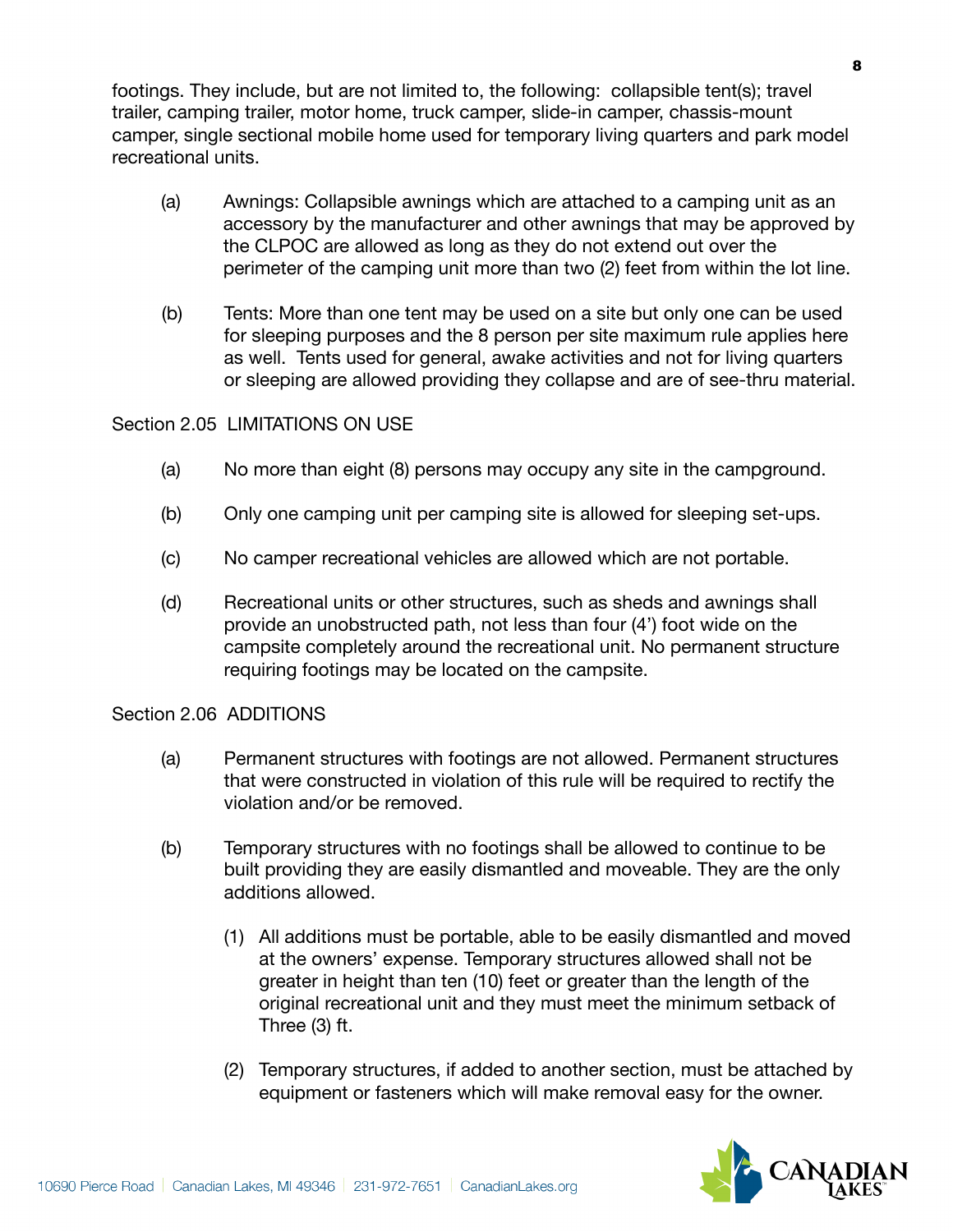- (c) Other requirements with no variances allowed.
	- (1) The combined square footage of all additions, excluding sheds, shall not exceed 400 square feet with no exceptions. This shall include, but not be limited to, porches, steps, decks, screened in porches and three season rooms.
	- (2) Furthermore the total square footage of the above improvements shall not exceed the square footage of the existing R.V. unit excluding sheds.
	- (3) Furthermore the cumulative square footage of the R.V. unit, sheds and additions shall not exceed 50% of the square footage of the assigned lot.
	- (4) Campers must obtain approval of their structure plans from the Facilities Manager before application to Morton Twp. Building Department for a construction permit.
	- (5) If approved, the plans must then be submitted to the Morton Township Building Department for review. The Building Department will determine if a permit is required for the structure and issue the permit if the plans are approved. If no permit is required, the building department will sign a waiver indicating that no permit is required. The permit will indicate that both the design and ground surface supports comply with appropriate codes.
	- (6) Township approved plans must be compatible with the plans approved by the Campground Facilities Manager and both must be filed with the Campground Facilities Manager prior to any construction beginning. A valid permit must be posted on the campsite signifying approval.
	- (7) Any structures that are wired or require new electrical runs must have an electrical permit from the township. Air and/or Gas equipment that is not an approved portable appliance must have a mechanical permit from the township.
	- (8) Additions and total configurations must meet set back requirements.
	- (9) Pre-existing additions with permanent footings, as defined by the Morton Twp. Building Department, which are in-ground posts or posts supported below ground with cement pads, i.e. "cookies", will be considered a nonconforming use as defined by Morton Township. These will be required to be removed when: there is a change or transfer in ownership; the RV unit is removed from the site; the structure is considered a safety hazard or nuisance; the structure has sustained

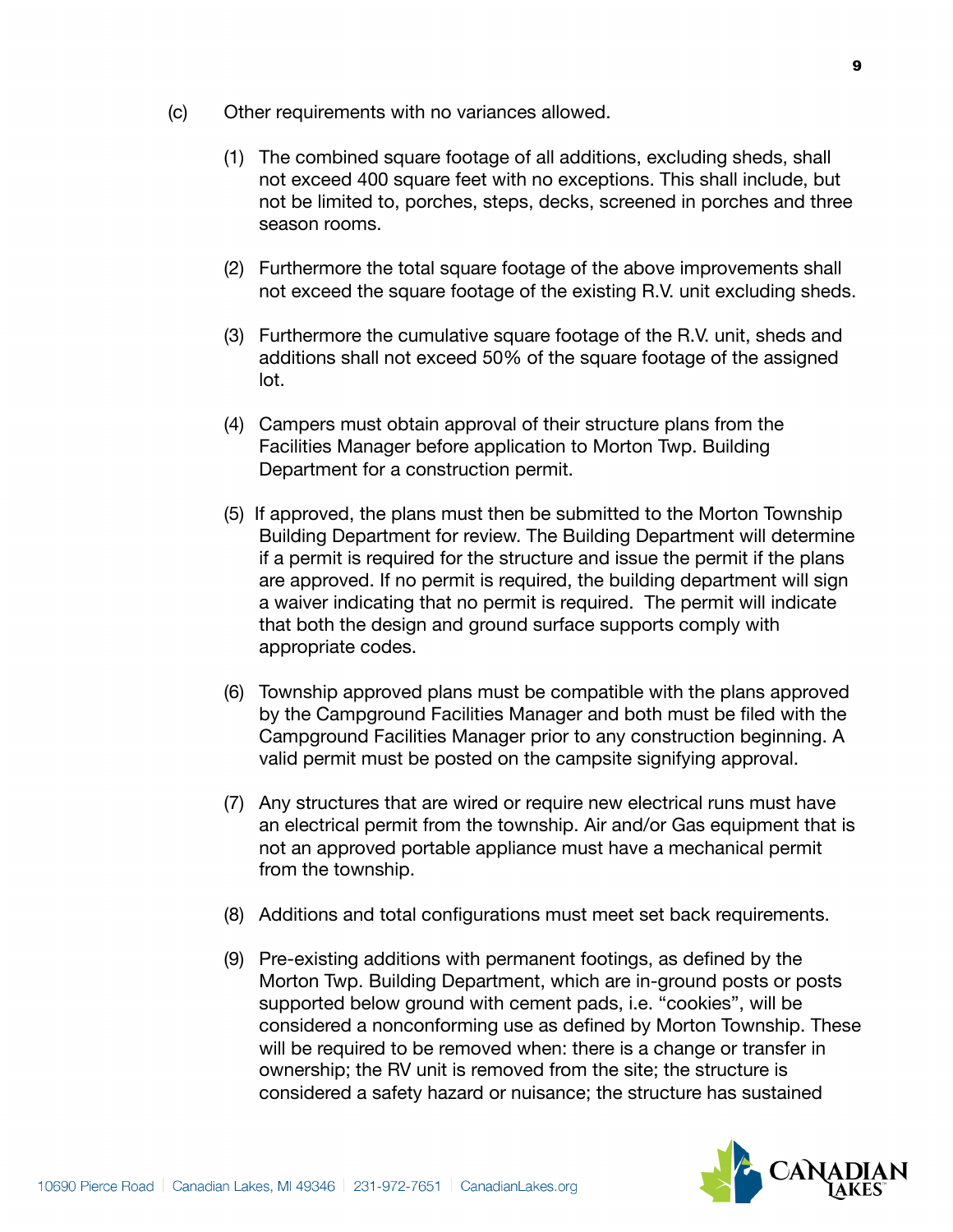damage or is in need of repair requiring a construction permit, or violates the four (4) foot perimeter rule.

- (d) Trees and existing natural foliage required to be removed in order to facilitate any construction must be approved in writing by CLPOC.
- (e) Exterior construction of any kind must be completed within thirty (30) days of approval.

## Section 2.07 HOLDING TANKS AND SEEPAGE PITS

- (a) An inspection of each campground member's holding tanks shall be performed on a bi-annual basis. This visual, pressure or camera inspection shall be made and performed by the CLPOC or an inspector approved by the CLPOC. Any holding tank leaking or otherwise determined by the CLPOC to be a hazard to health and safety must be replaced within 10 days with an above-ground tank. All septic tanks will be required to be inspected at time of sale of any unit. The licensee shall be responsible for any and all fees.
- (b) Campground members shall be made aware that any claim for damage to existing tanks must be made immediately in writing to the Campground Ranger and/or Facility Manager.
- (c) Any new holding tanks installed must be above ground.
- (d) Tank design must conform to designated CLPOC specifications. A list of acceptable above-ground tanks and a standard for their installation will be made by CLPOC and available in the Campground Office.
- (e) Existing seepage pits within 100 ft. of surface water must contain all gray water within an above-ground holding tank.
- (f) New seepage pits will not be allowed.
- (g) Must use CLPOC approved black water tank and CLPOC must approve the installation process. Installation guidelines for black water tanks are as follows:
- (h) New black water tanks are not allowed to be buried, must have 1 inch layer of septic stone, provided by CLPOC, underneath the black water tank, must install a CLPOC approved protective barrier around the entire black water tank leaving a minimum of a 2 inch inspection space between the protective barrier and black water tank.

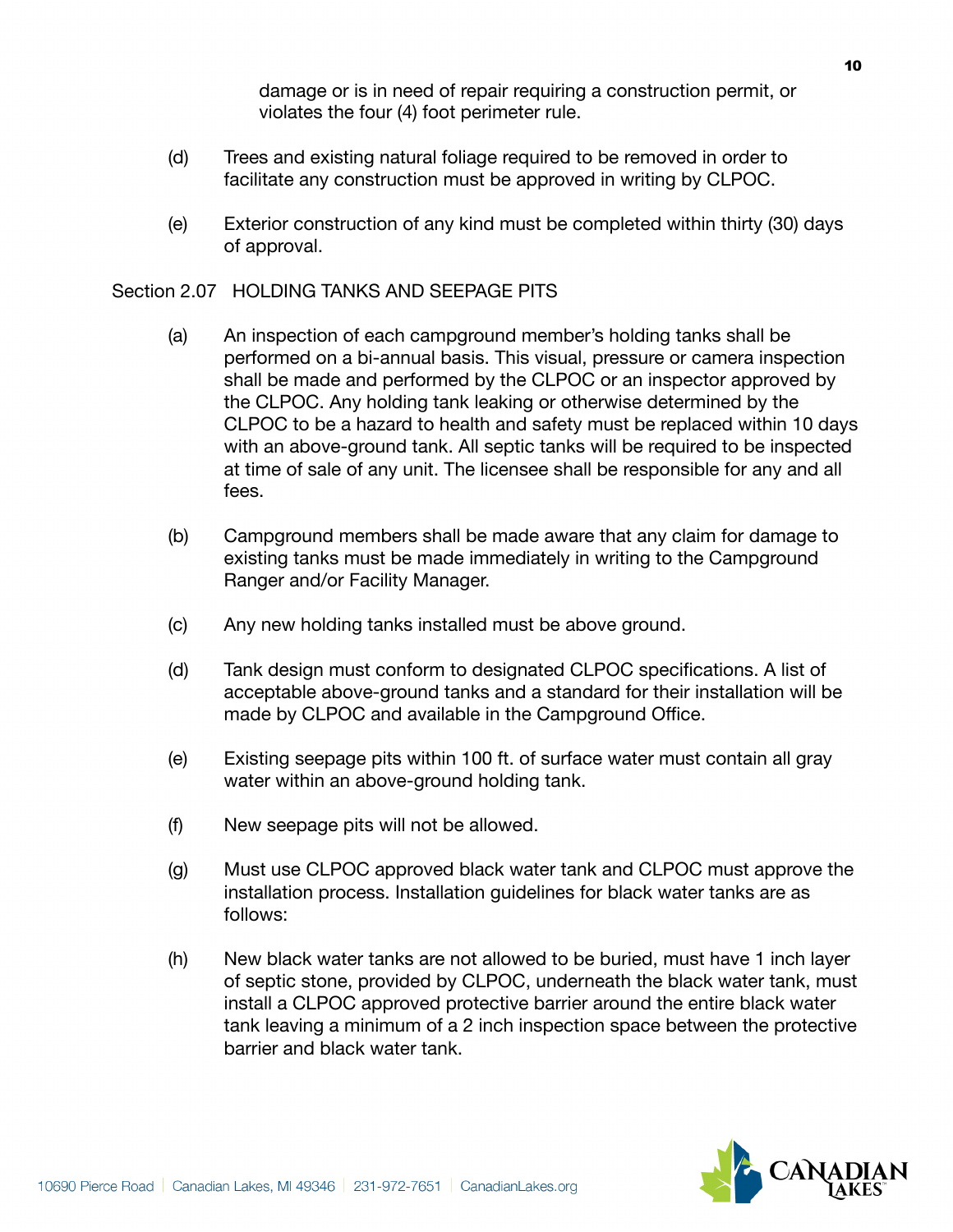## Section 2.08 TELEVISION AND RADIO ANTENNAS

An antenna may be placed on, or adjacent to, a trailer coach, recreational vehicle, mobile home (park model), or motor home to provide adequate reception after receiving approval from the General Manager's, or designee as to its size and location. Satellite dishes exceeding three feet in diameter are prohibited. Ham radio type antennas are prohibited.

## Section 2.09 STORAGE SHEDS

Storage sheds, not to exceed six (6) feet in width by six (6) feet in length and seven (7) feet in height from ground level, are permitted after receiving approval in writing from the General Manager, or designee, as to type, size, and placement on the lot.

- (a) Existing sheds, not meeting the current size requirements shall be allowed to exist only as long as current tenant remains. If tenant vacates the campsite or transfers to another lot, the existing shed must be removed or reconstructed to conform to current size requirements.
- (b) Sheds must be portable in nature and may be constructed of any material approved for exterior use.
- (c) Sheds are personal property of the tenant and must be removed at owner's expense at the time of vacating the campsite.
- (d) Sheds must be maintained in good condition as determined by the CLPOC.

Section 2.10 SELLING OF CAMPERS OR RV'S WITHIN THE CAMPGROUND

The CLPOC recognizes the right of a property owner to sell his/her own trailer. However, "For Sale" signs are not permitted on, in or by a trailer in the Campground.

- (a) The property owner wishing to sell his/her unit must register the unit with the Campground Manager's Office, complete the seller form, and obtain a yellow rectangle tag to be placed on the Campground lot post. The "for sale" yellow tag must be returned to the Campground Office once the trailer is sold or if a property owner decides not to sell the trailer.
- (b) The Campground Manager will maintain a list of trailers that are for sale within the Campground. This list will be updated on a monthly basis.
- (c) Property owners must notify the Campground Manager when a trailer is sold or when it is no longer for sale.

Lot Assignment:

(a) Only the CLPOC has the ability to assign a Campground lot.

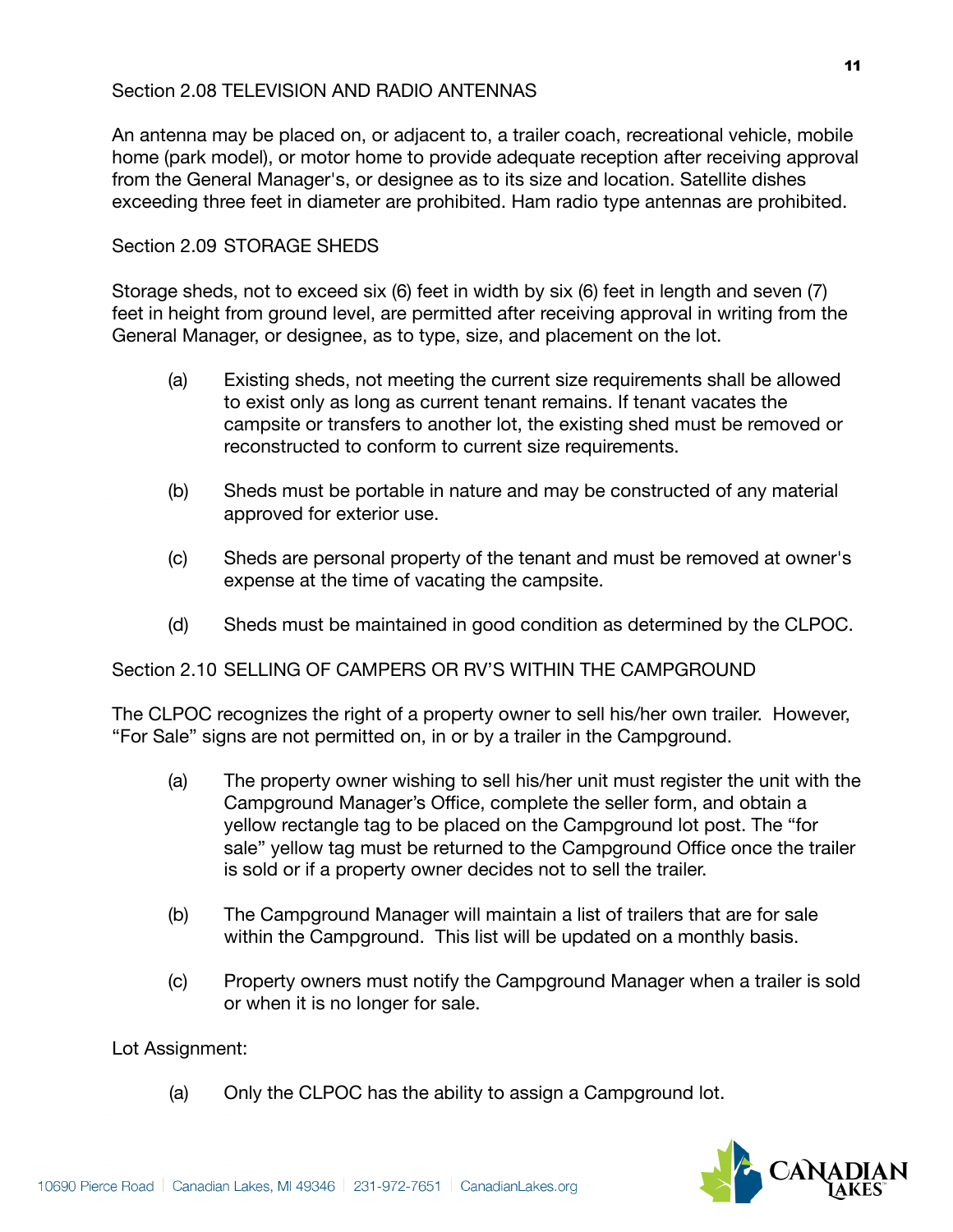- (b) A Waiting List for campground sites shall be available in the Campground Office for members who wish to sign up for the next available vacancy of a specific Campground site, should one occur. Requests must be renewed annually from the date of request. The Waiting List shall be a public document posted in the Campground Office during the Seasonal Use or the CLPOC office in Off-Season.
- (c) Any person(s) signing the Waiting List for a specific campsite must be a CLPOC member in good standing. A maximum of two (2) sites may be requested at any given time. Those persons signing the Waiting List must already have a camper in the campground and have paid for a seasonal site at the time of sign-up.
- (d) When a vacancy occurs and a prospective sale of the unit is not pending and no Letter of Intent to Purchase has been filed with the CLPOC Campground Office the first person on the Waiting List will be given two weeks (14 days) to exercise his/her option to the new site or pass to the next person(s) in line on the Waiting List. The unit must be moved onto the site within thirty (30) days or the lot assignment, will be passed to the next person in line on the Waiting List. Acceptance of the new site must be in writing (written or electronic) to the CLPOC Main Office or will pass to the next in line on the Waiting List. The member shall be required to provide and maintain a telephone number and/or email address by which he/she may be contacted at any time by the CLPOC Office in case of vacancy. A phone recording or email shall be considered notice. Failure of members who signup on the Waiting List pursuant to sub-paragraph (2) to relocate within thirty (30) days to the requested campsite, after acceptance of the site, shall result in automatic suspension of rights to use the campground for one (1) year and removal of their Campground unit from the Campground. The CLPOC, at its sole discretion, may allow more time for a move because of inclement weather or emergencies.
- (e) When a vacancy occurs and a prospective sale of the unit is pending the prospective owner/buyer and the first person eligible on the waiting list shall be equal parties in a lottery to determine the rights to the site. For the buyer of an existing unit on a campsite to be eligible for the lottery described above, they must be a CLPOC member in good standing, provide a dated and signed Letter of Intent to Purchase the unit within fourteen (14) days of the offer and acceptance and their agreement must be closed within 30 days. This lottery privilege shall only be available on a one-time basis, per lot. No successive lottery will be granted to that lot. No unit occupying a lot for the first time after January 1, 2010 shall be eligible for participation in the lottery. Should the prospective buyer fail to consummate the sale of the camper/RV unit, the rights to the campsite shall be assigned solely based on the Waiting List eligibility once the campsite becomes vacant. The first person on the list will not lose his place on the list or be eliminated from the list until the new buyer has received legal title to the RV unit. Should the

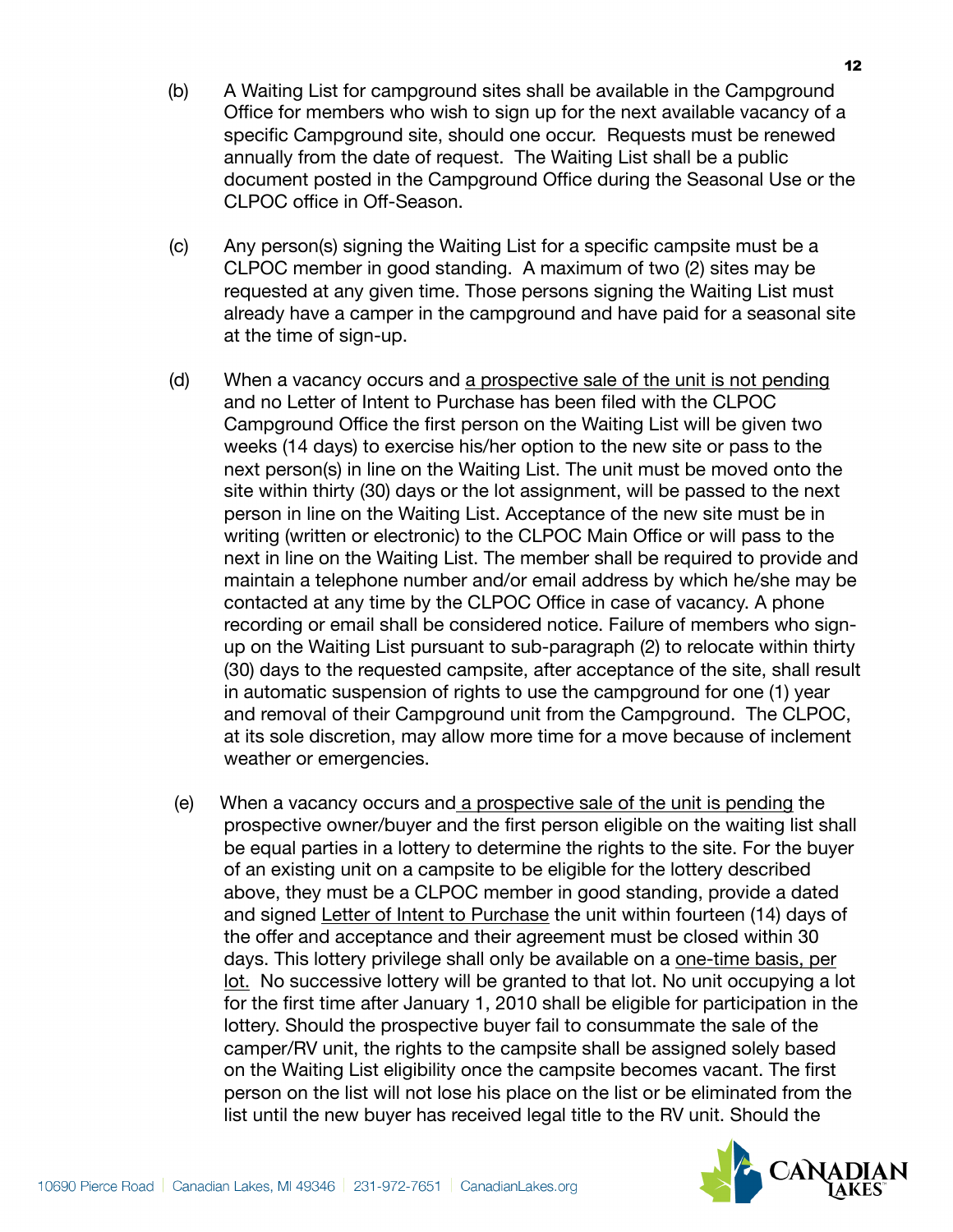prospective buyer fail to buy the camper/RV unit, the first person on the Waiting List shall be given the chance to select the lot when vacated.

## Section 2.11 FLECTRICAL AND WATER LINES

- (a) Water and electrical lines, if buried, must be buried in separate PVC pipes. The State of Michigan requires that a two- (2) inch PVC conduit is used for water lines, and a four- (4) inch PVC conduit is used for electrical lines. In addition, an elbow unit must be used for both the electrical and waterlines to prevent water from entering the pipes. Tenants of campsites must disconnect electrical power (unplug) from electrical post for any period their unit is unoccupied from November 1 through April 15 of the following year.
- (b) Electrical and Water will be disconnected during the off season part of the year, November 1 through April 15 of the following year. During the off season the electrical boxes will be locked except for approved off season usage.

Section 2.12 OTHER

- (a) Recreational vehicles as determined by the CLPOC, (including but not limited to dirt bikes, go carts, dune buggies, 4 wheelers, and ATV's) can only be ridden to and from the campsite and not throughout the Campground. CLPOC reserves the right to discontinue if such use becomes disruptive.
- (b) All such vehicles must be registered at the CLPOC Office and display a valid Canadian Lakes sticker. Only individuals with a valid driver's license may operate golf carts throughout the Campground and the speed shall not exceed the 15 mph speed limit.
- (c) The use of fireworks within the boundaries of the Campground is prohibited.

## Section 2.13 ADDITIONAL RULES

A complete list of Campground rules is available at the Campground Office. Please be aware of additional posted rules for cars, general behavior, recreational accessories, dogs, campfires, bug zappers and other items.

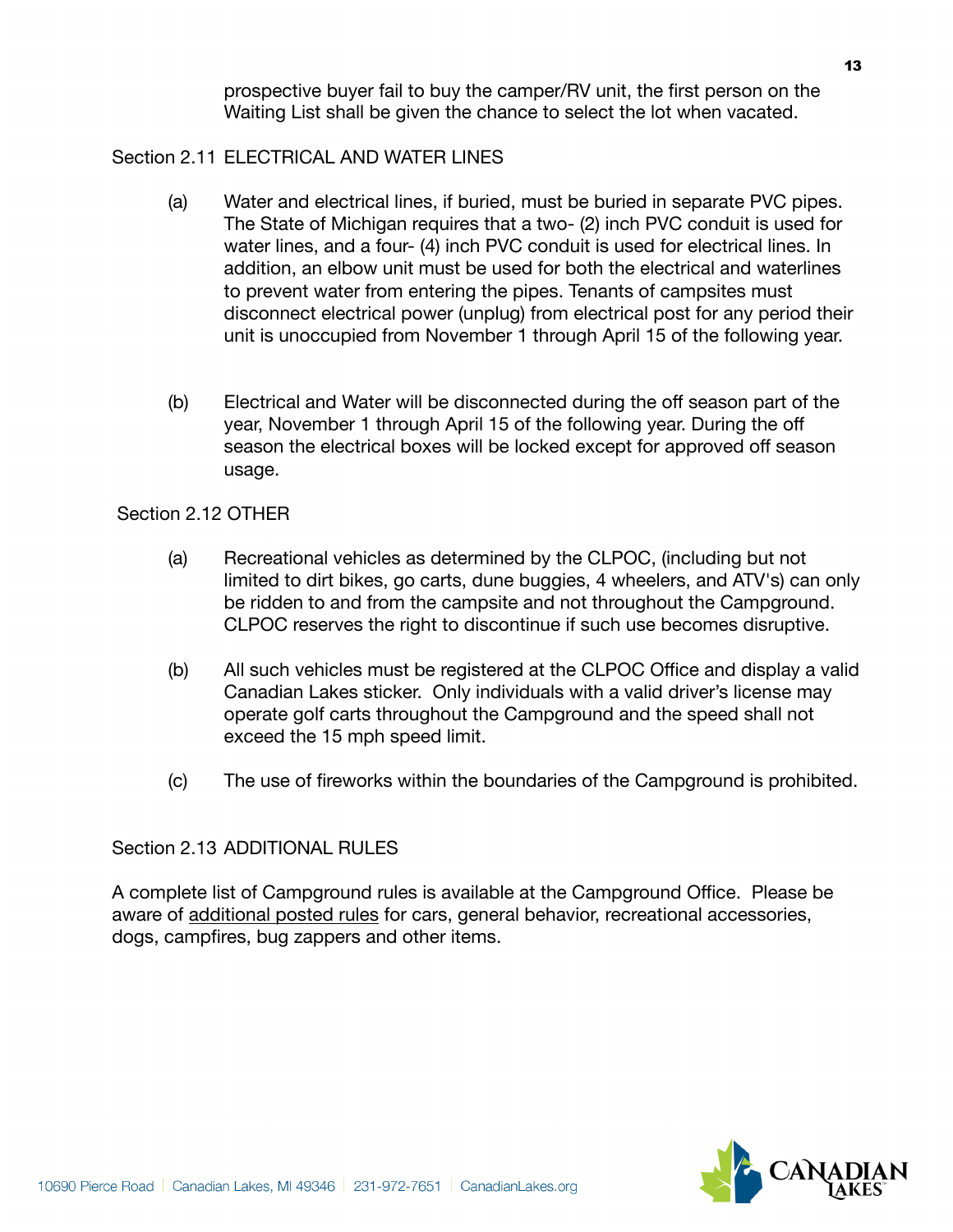## Article III: Docking and Boat Storage

#### Section 3.01 DOCKING - COMMON AREAS

The CLPOC assigns docking space for non-waterfront members along designated common areas. Spaces shall not be assigned to members whose deeds and/or deed restrictions do not provide for such assignments. Docking or mooring boats and Personal Water Craft (PWC) in any area other than a designated area is prohibited.

Waterfront owners on Far West, West Canadian, Main Canadian, and East Canadian Lakes are not eligible for a designated common area space on these lakes unless such space is available as determined by the CLPOC. These waterfront owners are assigned designated common area docking space between their lot lines extended to the water's edge. Some of the following provisions may or may not apply to these common area docking spaces.

The following provisions do apply to all other common-area docking and mooring.

- (a) The location of docks and mooring spaces is under the control of the CLPOC Board of Directors which may add to, change and/or re-designate any docking or mooring area.
- (b) Non-waterfront owners are restricted to one (1) primary common area docking or mooring space per lot unless additional dock or mooring spaces are available as determined by the CLPOC. A secondary docking request may be assigned after June 1<sup>st</sup> after all primary docking requests have been granted.
- (c) Each space within a designated docking or mooring area is 12 feet wide and marked by a numbered stake. Facing the water, the assigned space is to the right side of the stake. Only two (2) watercrafts per designated commonarea docking space are allowed.
- (d) Each assigned docking space must have a dock or share a dock with an adjacent site. Motorized water craft (as opposed to canoes, etc.) must have an assigned boat space or be considered a day-use craft by boaters. Licensed and registered day-boat users may not leave their craft on common ground overnight.
- (e) Docking space assignments are available only to a member in good standing for a boat owned and having a current State registration titled to the member that has been currently registered with the CLPOC. Spaces will not be assigned to members that do not have a boat currently registered with the CLPOC.
- (f) All docking space assignments are subject to annual renewal. No member has a permanent right to an assigned docking space either through prior

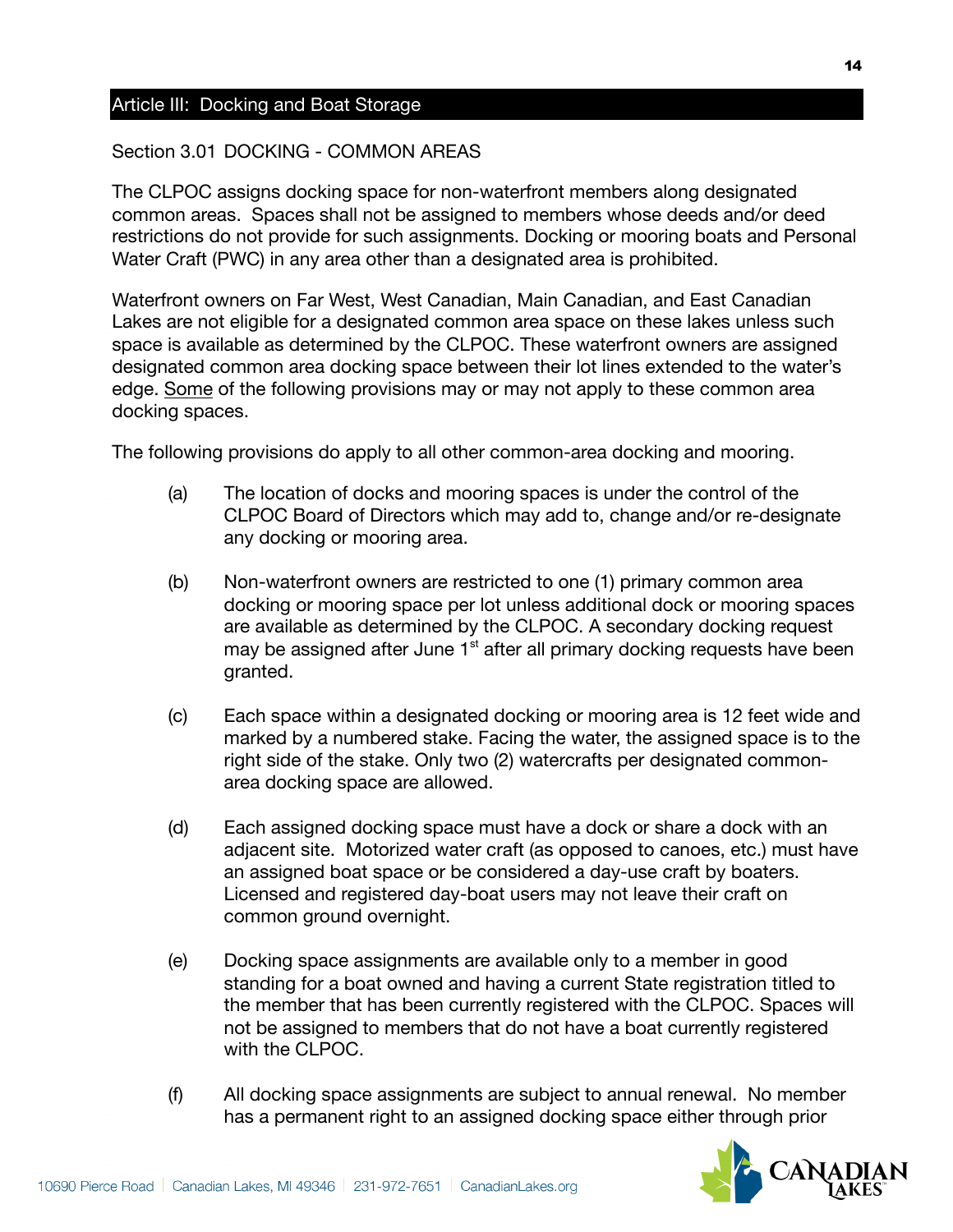use or incurred expenses unless such assignment was deeded to the assignee when the lot was purchased from the developer. The CLPOC may temporarily assign the members assigned docking space for a member who sells the member's lot(s) within the Canadian Lakes Community. This temporary assignment would occur at the time of the transfer of ownership (sale) or assignment of the member's lot(s) and be for the balance of the current boating season only.

- (g) Under no circumstances (other than above) does a member with a docking space have the right to authorize use of, transfer use of, or by any means transfer their rights to another party.
- (h) A member who used a specific docking space assignment may retain that primary docking space assignment in the next year if the member notifies the CLPOC office of that election by June 1st of the next year. If the election has not been made, the docking space may be reassigned. This provision does not apply to those members who receive a docking space during the preceding year pursuant to paragraph (f) above.
- (i) Docks may extend no more than thirty-five (35) feet from the water's edge and shall not interfere with reasonable access to any adjacent docking space assignment. No other personal property is permitted to remain at designated docking sites except a picnic table may be placed within ten feet of the shoreline and the dock site but not in any mowing areas. CLPOC does not assume any responsibility for the well being of the table and will insist it be removed if it presents a problem.
- (j) Any landscaping of a designated docking space must be approved by the CLPOC.
- (k) Docks or mooring devices may be left in the water at the assigned docking space all year around. If a dock or mooring device, including all related materials, is removed from the water, it must be removed by Nov.  $1<sup>st</sup>$  of each year. CLPOC is not responsible for any storage of the dock or related materials.
- (l) Boats, docks and mooring devices may not be left on the common area and must be removed from all common areas by Nov.  $1<sup>st</sup>$  each year.
- (m) The member shall be solely responsible for the installation and maintenance of a dock or any mooring device. Failure to maintain a dock or mooring device in good condition, as determined by CLPOC, may result in loss of space assignment and may be removed at the owner's expense.
- (n) Docks must meet the following standards: 1) No part of the dock surface may touch the water; 2) dock must be level with the lake surface; 3) dock

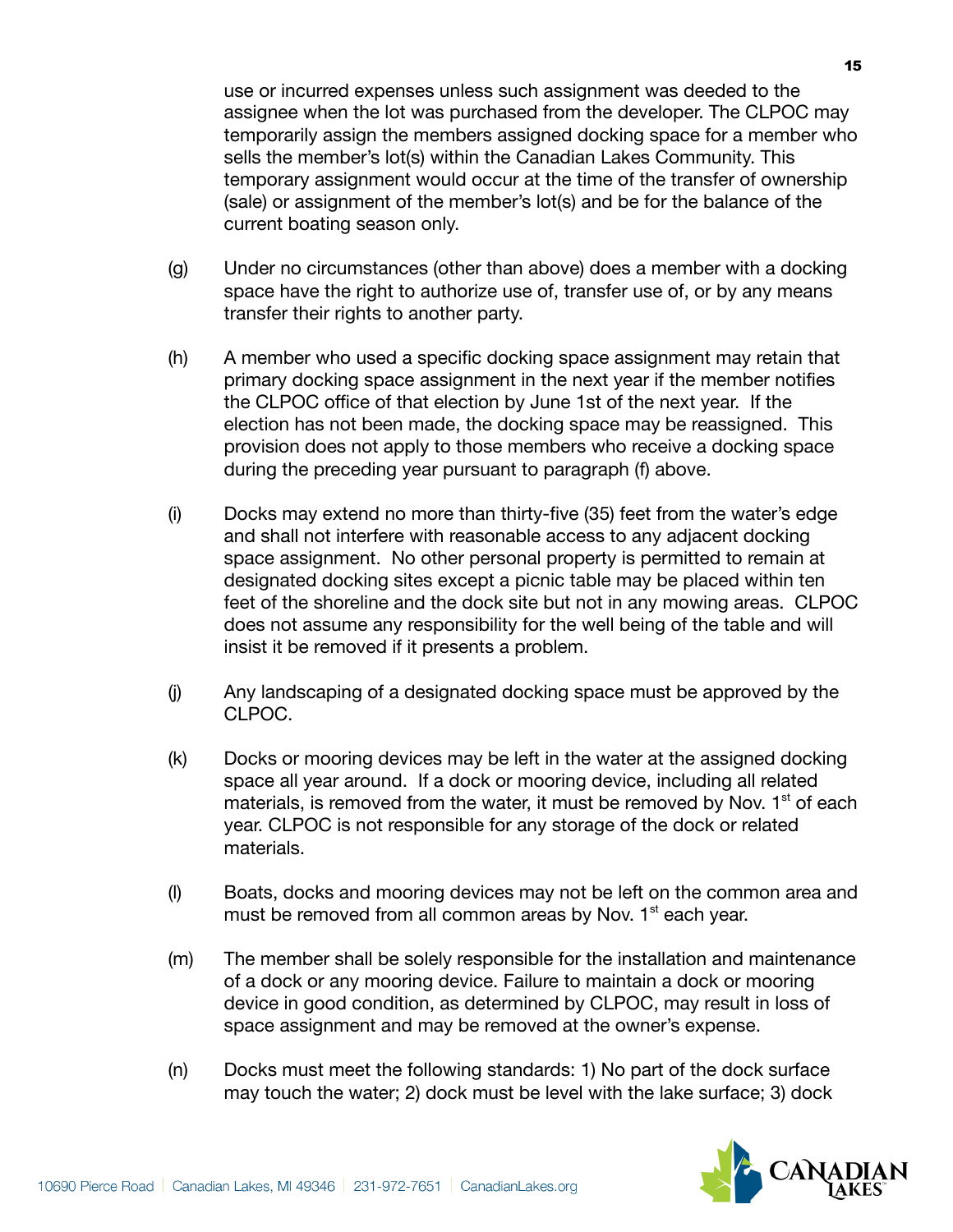will be removed if deemed unsafe; 4) colors must be approved by CLPOC office staff and must be earth tones, aluminum, or neutral shades; and 5) bumpers must be commercially available marine bumpers and, under no circumstances, can they be bottles, tires or styrofoam type materials.

(o) The member shall not remove vegetation or in any way alter the natural state of the shoreline in vicinity of assigned docking space. Except for a maximum 4-foot wide path to the dock or vessel, without the written permission of the CLPOC or its designee.

## Section 3.02 DOCKING - MARINA

The CLPOC owns marina-type docking facilities and CLPOC assigns the marina-type docking spaces. The following provisions apply to all marina-type docking spaces:

- (a) Marina-type docking spaces are available only to members in good standing for boat(s) of member(s) which are properly registered with the CLPOC.
- (b) All marina-type docking spaces are subject to annual renewal. No member has a permanent right to an assigned marina-type docking space except as may be provided for in deed restrictions or other legal instrument. However, a member who sells the member's lot(s) within the Canadian Lakes. Community may have the right to assign the marina-type docking space for the balance of the current boating season to the new owner with the approval of the CLPOC.
- (c) Marina-type docking spaces are available for an annual fee. The CLPOC Board of Directors shall set the annual fee on a periodic basis.
- (d) A member who used a specific marina-type docking space assignment may retain that marina-type docking space assignment in the next year if the member notifies the CLPOC Office of that election and pays the annual marina fees both by March 31st of that year. If the election has not been made or if the marina fee has not been paid, the marina-type docking space may be reassigned.
- (e) If all marina-type docking spaces are taken, a member may be placed on a waiting list maintained at the CLPOC Office.

## Section 3.03 DOCKING – MISCELLANEOUS

(a) A member, family member or guest of the member waives all right to claim damages against the CLPOC, its officers, employees or agents for any injuries or damage to, and/or theft of, the member, a family member, guest, boat, PWC, dock, boat, or PWC contents while using the Canadian Lakes, common areas, or a Canadian Lakes marina.

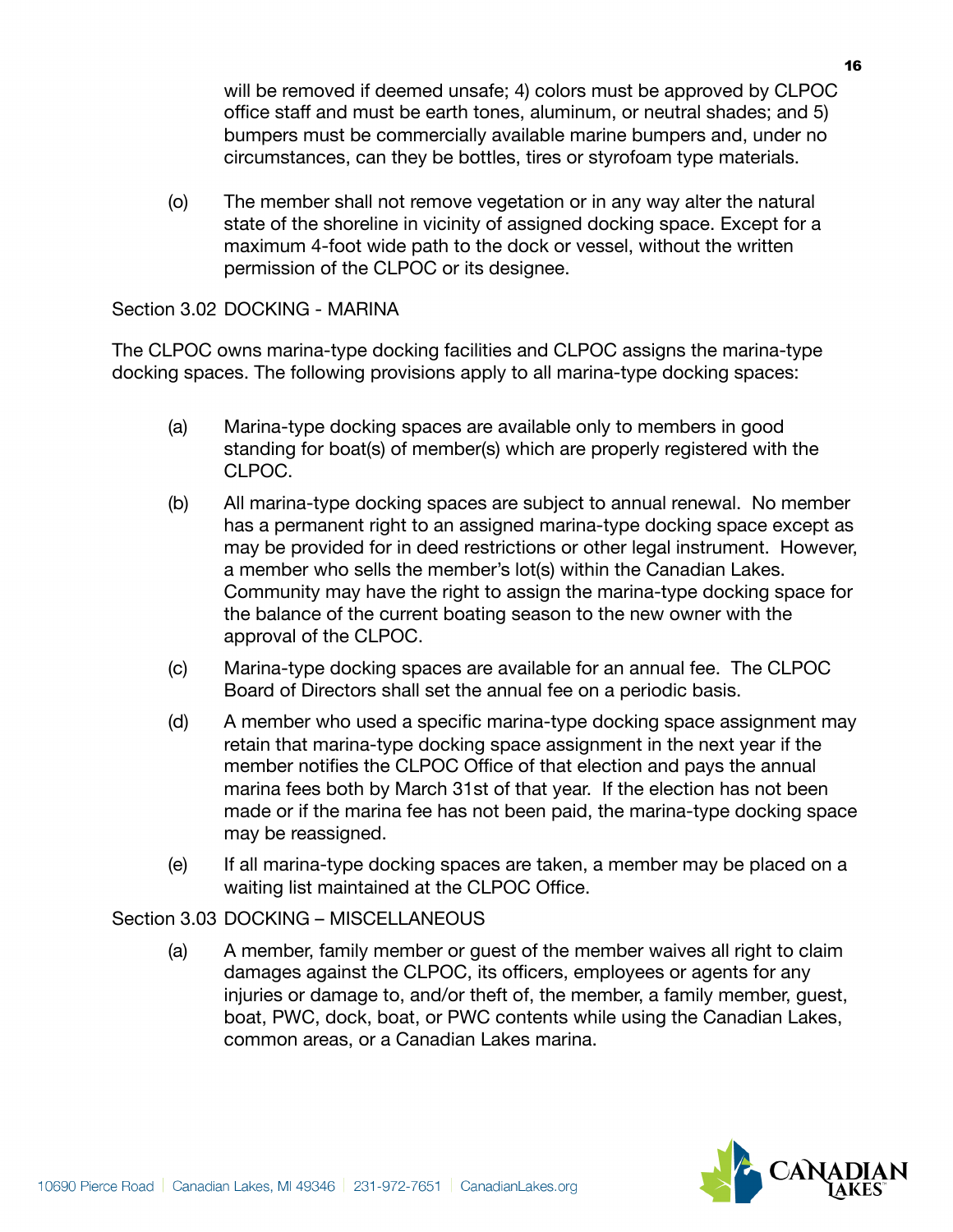## Section 3.04 BOAT STORAGE

- (a) Between November 1st and March 31st of each year, storage of any boat or PWC on common areas is prohibited. Storage is available for a fee at a site adjacent to the Canadian Lakes Campground.
- (b) Boats improperly stored may be removed by the CLPOC at the owner's expense. Boats stored in violation of building and use restrictions and/or these rules may result in a loss of member in good standing status and/or legal and enforcement action.

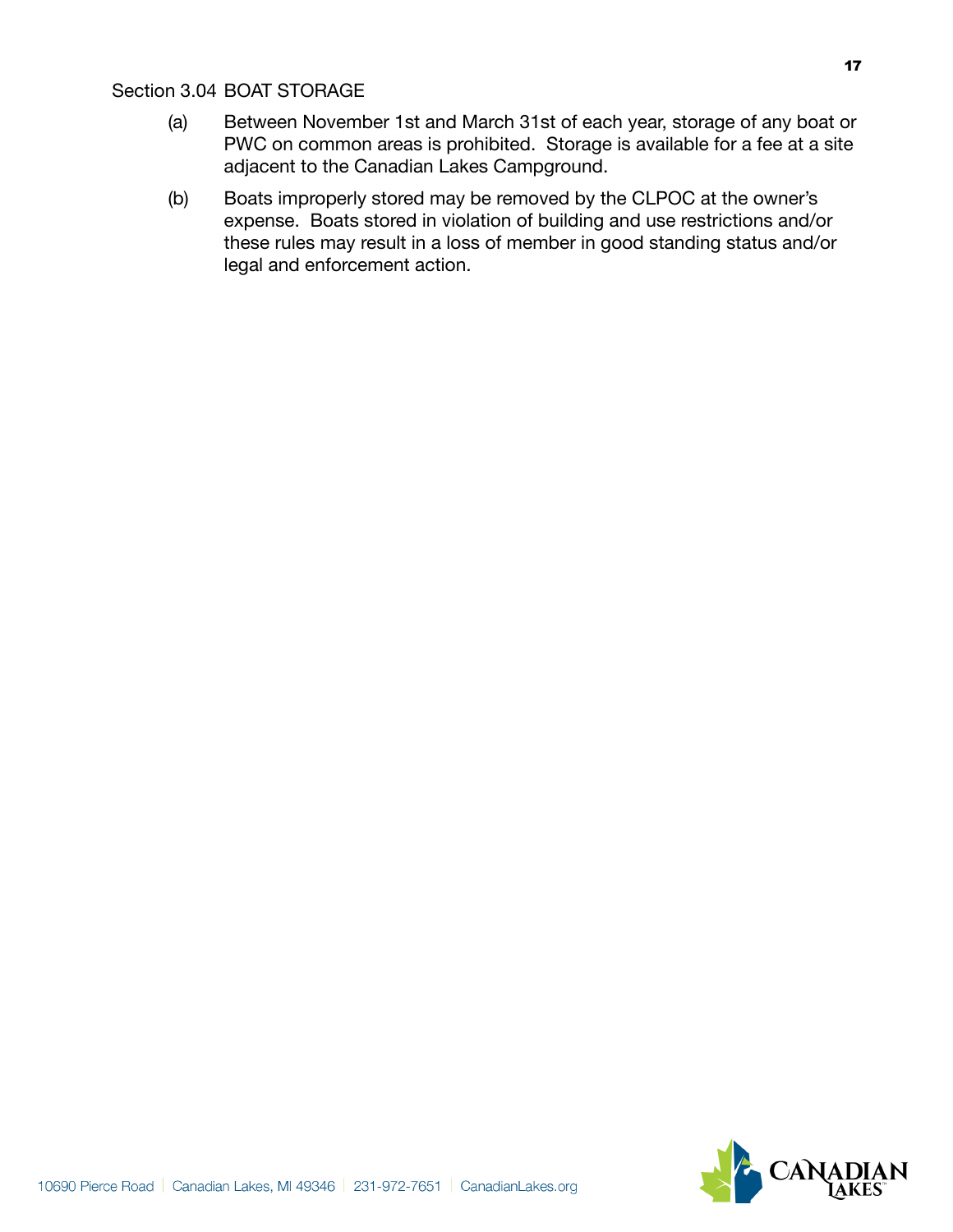## Article IV: Designated Common Facilities

Unless otherwise specifically provided herein, the following procedures govern the use of all Canadian Lakes Designated Common Facilities, including but not limited to, the roadways, rights-of-way, parking lots, parks, greenbelts, clubhouses, water bodies, swimming pools, tennis courts, golf courses, airport runway, boat ramps, marinas, easements, campground, and beaches.

## Section 4.01

Except as herein provided, the Facilities shall only be used by members in good standing, their immediate families or guests. Any person may be required to demonstrate their right or permission to use such facilities at any time if asked by an employee of the CLPOC. A current CLPOC membership card, or guest pass shall be evidence of such right or permission to use the designated common facilities except roadways.

(a) All designated Common Facilities, except roadways, shall close at midnight unless approved by the General Manager.

## Section 4.02

The CLPOC reserves the right to close any of its Designated Common Facilities at any time or to limit, curtail, or eliminate any public access thereto. The CLPOC requires all non-member users of Designated Common Facilities to comply with all Rules and Regulations relating to member users thereof.

#### Section 4.03

The following additional regulations shall apply to the use of the Facilities:

(a) Guest(s) of a CLPOC member in good standing shall be permitted to use the Facilities while in the company of a member. Alternatively, the member may

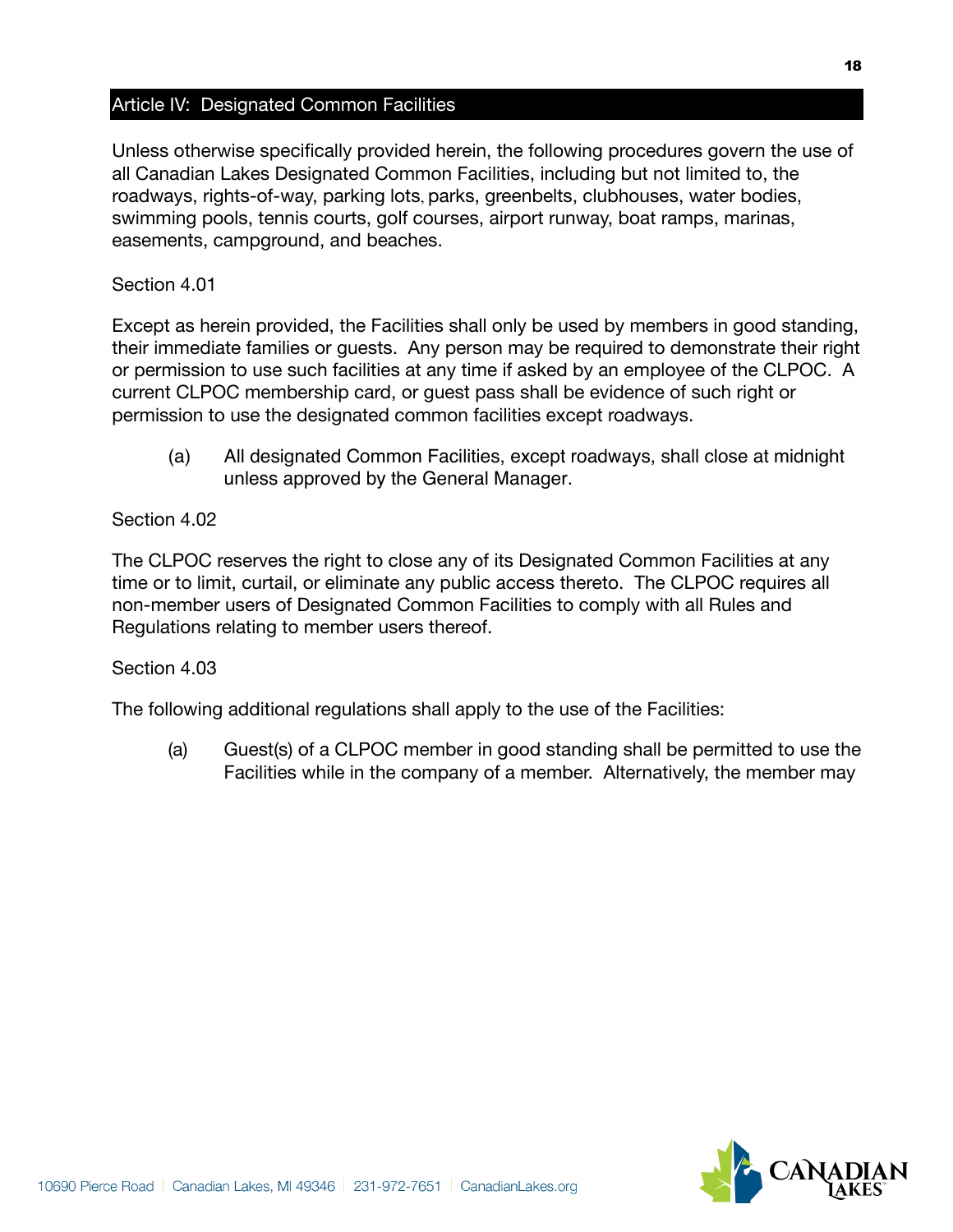obtain a guest pass at the CLPOC Office for use by the guest.

(b) Persons using a set-aside membership provided by the Developer.

## Section 4.04

The Facilities shall be used for educational, recreational or social purposes.

## Section 4.05

The Canadian Lakes Association, Inc. (CLA) will establish the rules and regulations for the use of the clubs and groups which are sanctioned by the CLA to use the Facilities (CLA Sanctioned Organization). No fee or rent will be charged to CLA Sanctioned Organizations for the use of the Facilities.

## Section 4.06

A CLA Sanctioned Organization may use the Facilities for instructional purposes being offered to the membership of the CLA Sanctioned Organization. In addition, the membership of the CLA Sanctioned Organization must approve the use of the Facilities for this purpose and this approval must be recorded in the CLA Sanctioned Organization's minutes. The CLA Sanctioned Organization shall determine who will provide the educational services and the fee, if any. These educational services are to be provided by qualified people who need not be members of the CLPOC.

## Section 4.07

The CLPOC shall be responsible for the booking of all activities within the Facilities. CLA and CLA sanctioned clubs or groups in the case of a whole facility such as the Castle, Highland Haus or Alpine Haus, may reserve such facility one year or more in advance. In the case of a partial facility such as a meeting room, pavilion, or floor in the Alpine Haus, may reserve such space four (4) months or more in advance. The general membership may reserve the Castle, Highland Haus or Alpine Haus up to one year in advance or for a partial facility, up to four (4) months in advance. The CLPOC Office shall be contacted to initiate the approval process.

## Section 4.08

Special golf events may be booked for persons or groups (including non-members) which in the judgment of the golf professional and General Manager are suitable. The Royal Grille, with the General Manager's approval, may schedule events for persons or groups including non-members.

## Section 4.09

The General Manager may, from time to time, promulgate additional rules and regulations for the usage of a particular facility. These rules and regulations will be provided at the time arrangements are made for use of the facility and may be a part of, or attached to, the Facility Use Form.

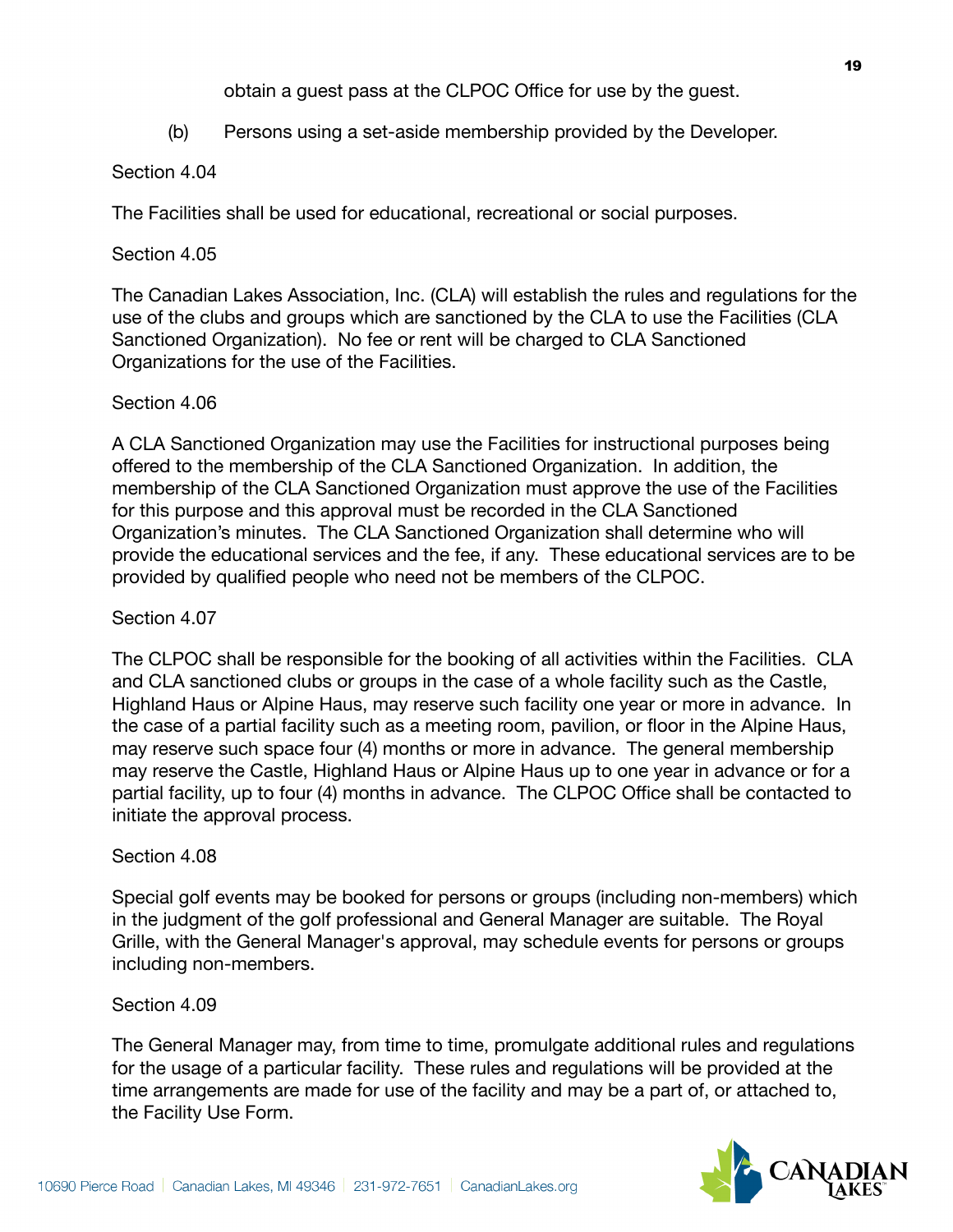## Section 4.10

The Board of Directors may, from time to time, enact policies, procedures, rules, or regulations for the usage of a particular facility, or for the usage of facilities in general; each of which is hereby incorporated by reference into these rules and shall be enforced in the same manner as other rules of the CLPOC.

## Section 4.11

The representative of an organization not sanctioned by the CLA who is seeking approval for Facility usage shall provide a written statement outlining the purpose of the activity and indicating compliance with established criteria.

Section 4.12

Any CLPOC member or any organization which is allowed the use of a facility for a private function (any event not open to the total membership) shall be charged a fee.

Section 4.13

The CLPOC Board of Directors shall determine the fees, on an annual basis, that will be charged for the use of a facility.

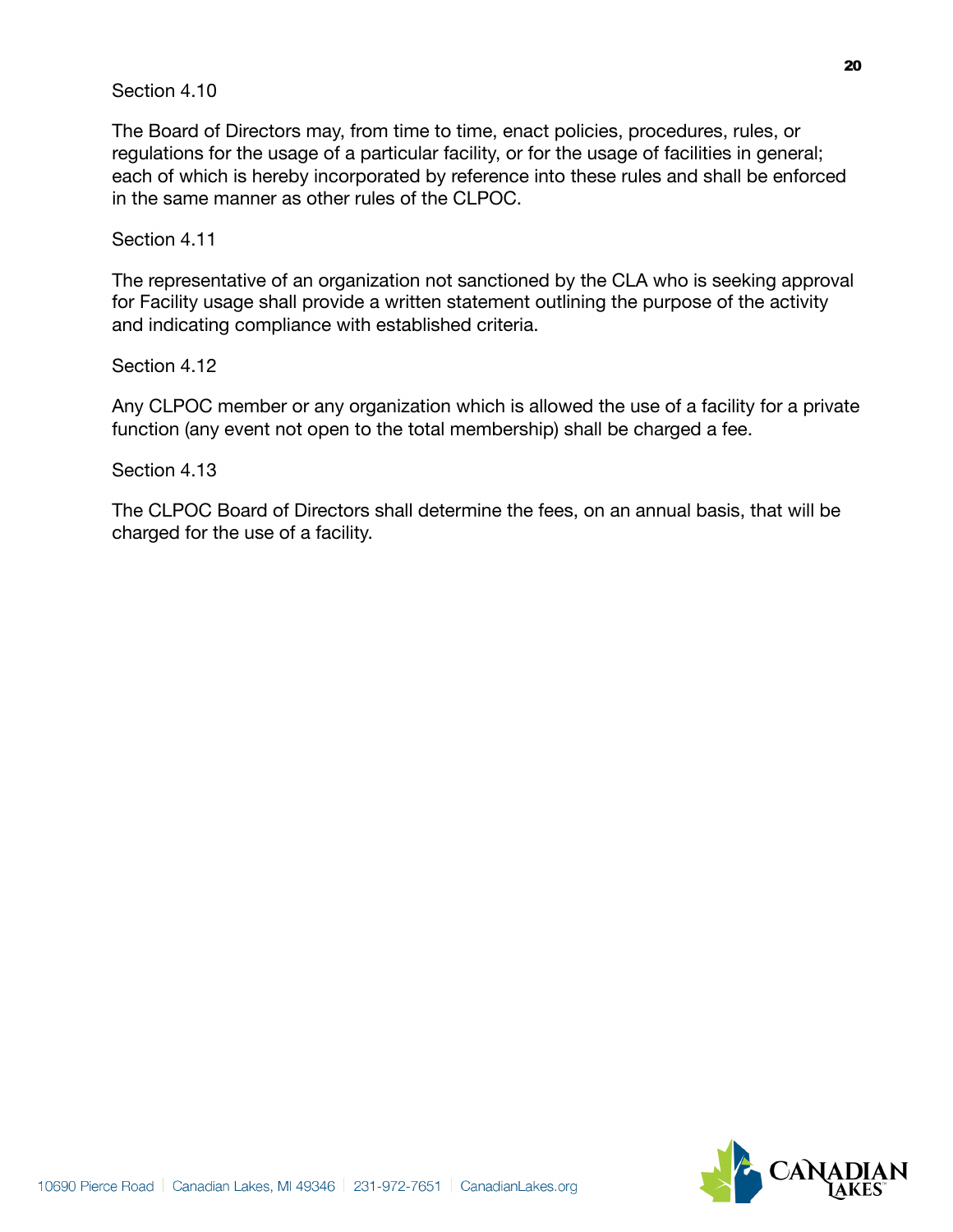## Article V: Fishing, Hunting, Campfires and Miscellaneous

#### Section 5.01 FISHING

- (a) All lakes owned by the CLPOC may be used for fishing by the CLPOC members, their immediate families or guests, except that no fishing shall be allowed on the Royal Golf Course during golfing activities.
- (b) Each individual who fishes within the Canadian Lakes Community shall comply with all state fishing rules and regulations.

#### Section 5.02 HUNTING

(a) No hunting is permitted on any land owned by the CLPOC except as authorized by the CLPOC Board of Directors and the Michigan Department of Natural Resources.

Section 5.03 CAMPFIRES - ON CLPOC OWNED PROPERTY

- (a) Campfires must be contained in a fire pit or other specially-designed fire containment device.
- (b) Campfires must always be under close supervision and extinguished completely when the campfire is no longer being used.
- (c) No campfire will be permitted when a government or CLPOC burning ban is in effect.
- (d) No leaf or refuse burning is permitted at any time. Such burning shall not be considered a "campfire".

Section 5.04 MISCELLANEOUS

- (a) Dogs must always be on a leash or under voice control of its handlers if the animal is on CLPOC property. Individuals bringing dogs onto CLPOC property shall also be responsible for cleaning up after the dog and for properly disposing of any waste.
- (b) No sign shall be placed on CLPOC property unless authorized by the CLPOC.

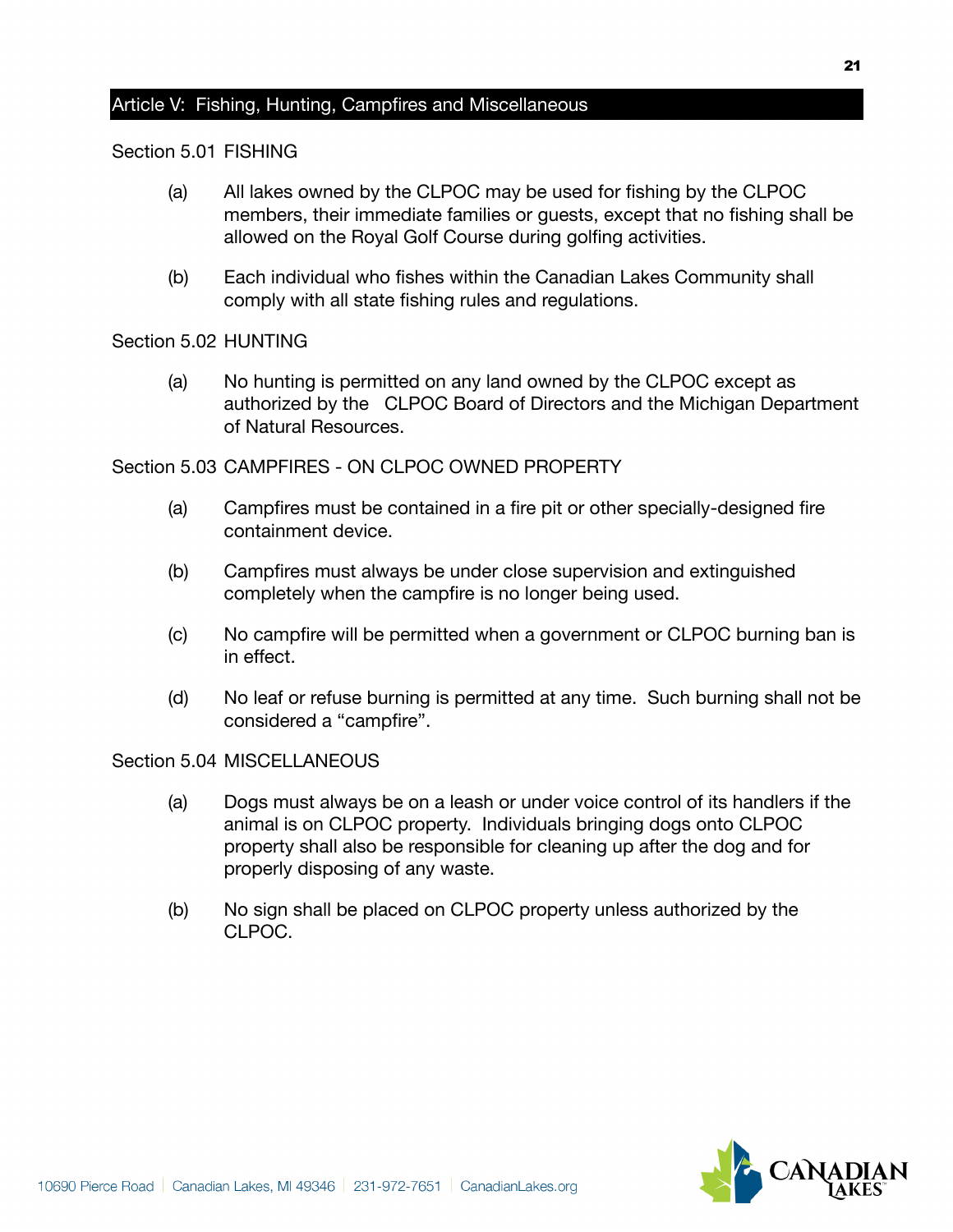## Article VI: Golf Courses

Section 6.01 GENERAL USE

The CLPOC golf courses (including related facilities) are available to CLPOC members in good standing, their immediate families, member's guests, and specified CLPOC employees, except as otherwise provided in section 4.08.

Guests of members in good standing may use the CLPOC golf courses and shall be extended guest privileges upon the payment of the applicable fees and charges. The guest shall abide by all CLPOC golf rules and regulations, which are posted in the pro shop including appropriate attire. Call 231-972-8979 for information ahead of time and for tee times.

- (a) Any individuals using CLPOC golf courses shall abide by all CLPOC golf rules and regulations. Any individual using the CLPOC golf course whose conduct is unbecoming or who shall knowingly violate these rules and regulations may have his or her golf privileges suspended or terminated.
- (b) A golfer must register in the Pro Shop at the golf course where the golfer is playing before starting to play.
- (c) There shall be no more than four (4) individuals in a group, including nongolfers, subject to the discretion of golf course management.
- (d) Each golfer must have his or her own set of clubs and bag.
- (e) While on a golf course, each golfer shall be properly attired and observe appropriate decorum. In addition, each golfer shall always be considerate of the rights and comfort of others.
- (f) Individuals are not allowed to walk or jog on a golf course while golfers are using the course.

Section 6.02 GOLF FEES & TEE TIMES

Various golf passes and rates are offered to our members and are available at the CLPOC Main Office. A Seasonal Golf Pass shall not be transferable or assignable to other individuals, including a family member, guest or another CLPOC member. Daily rates are also available. Consult the golf courses for 9 or 18 hole rates. Call (231) 972-8979 for advance tee times.

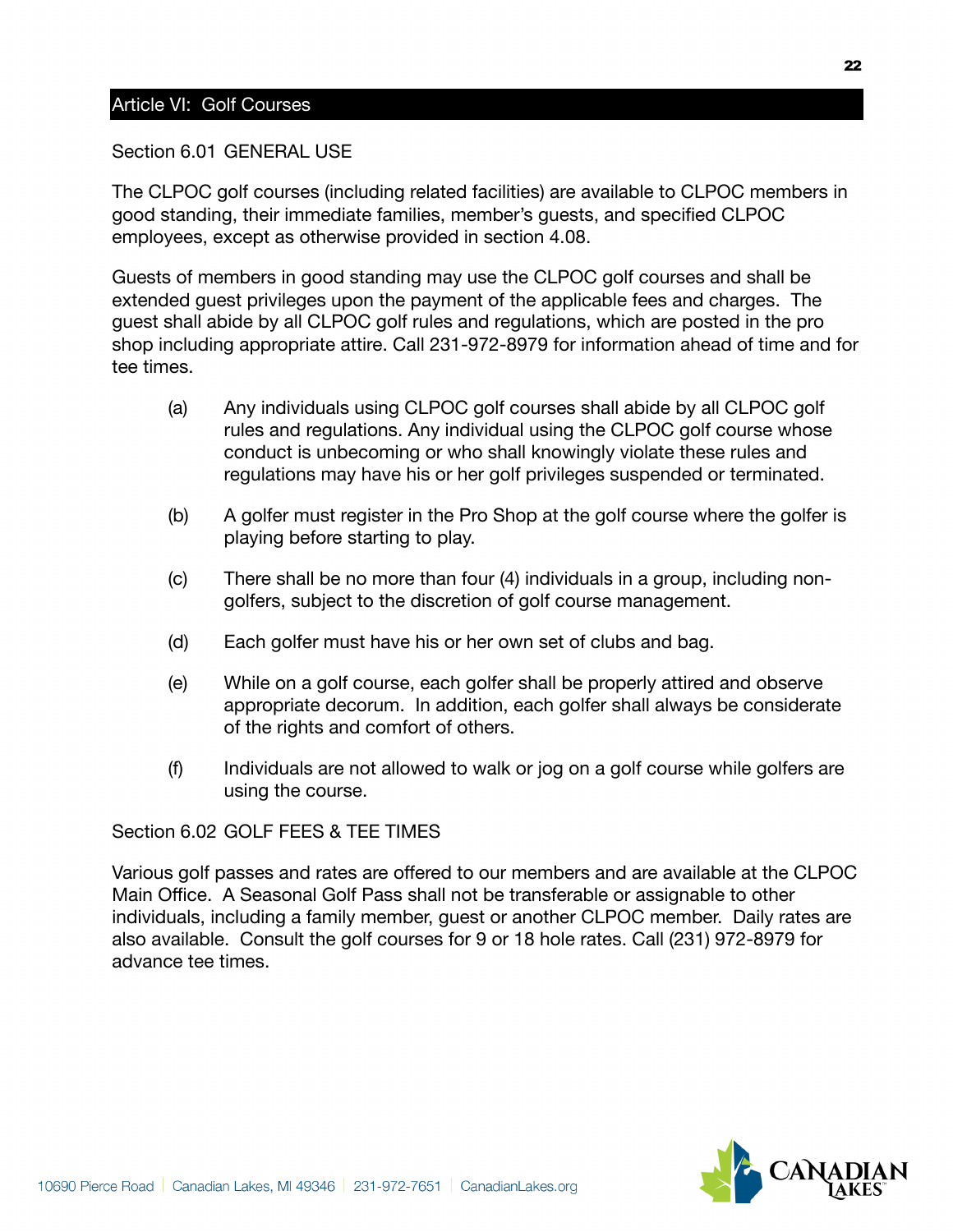- (a) Advanced tee times for all three golf courses shall be scheduled through The Royal Golf Shop. Tee times are used on a daily basis at The Royal and The Highlands Golf Courses. Tee times are used only on the weekends and holidays at the Pines Golf Course.
- (b) Same day tee times shall be made by contacting the golf course of choice by phone or in person. Weekday tee times can be made up to seven days prior to the day of play except as allowed by Golf Management and upon payment of non-refundable deposit. Weekend and holiday (Monday) tee times can be made on the previous Friday (eight days before the weekend of play). Contact can be made by phone or in person.

## Section 6.03 PRIVATE CARTS

A private cart owner may only use a private cart at a CLPOC course if the owner has paid the annual course user fee or the per-round trail fee. The only riders allowed on a private cart are the private cart co-owners and those other persons who have paid appropriate cart fees either directly or as part of a golf package plan or a guest (non Canadian Lakes property owner).

Section 6.04 LEASED CART USAGE

- (a) A member must pay a fee to the CLPOC, as determined by the Board of Directors from time to time, and this payment will permit the member to use a CLPOC cart on the CLPOC golf courses. This cart is known as a "leased cart". Leased cart privileges are not transferable to any other golfer.
- (b) The second person in a leased cart must pay the regular cart fees.
- (c) All occupants of a leased cart must sign a rental agreement with the CLPOC before using the leased cart.

Section 6.05 RAIN CHECK POLICY

The full rain check policy is available in the Pro Shop. In general rain checks are awarded in the event the course has to be closed and a golfer is prevented from starting or finishing a round because of rain or lightning conditions. They are issued for the course on which the golfer is playing, on the day they are playing, and may not be used on another course. They expire one year from the date of issuance, are not transferable, and are issued at the discretion of the Pro Shops.

Section 6.06 JUNIOR GOLF

Age requirements 13 to 18 years of age.

Section 6.07 ADDITIONAL RULES

A complete list of golf rules is available at the pro shops. Please be aware of additional posted rules for dress code, pace of play, etc.

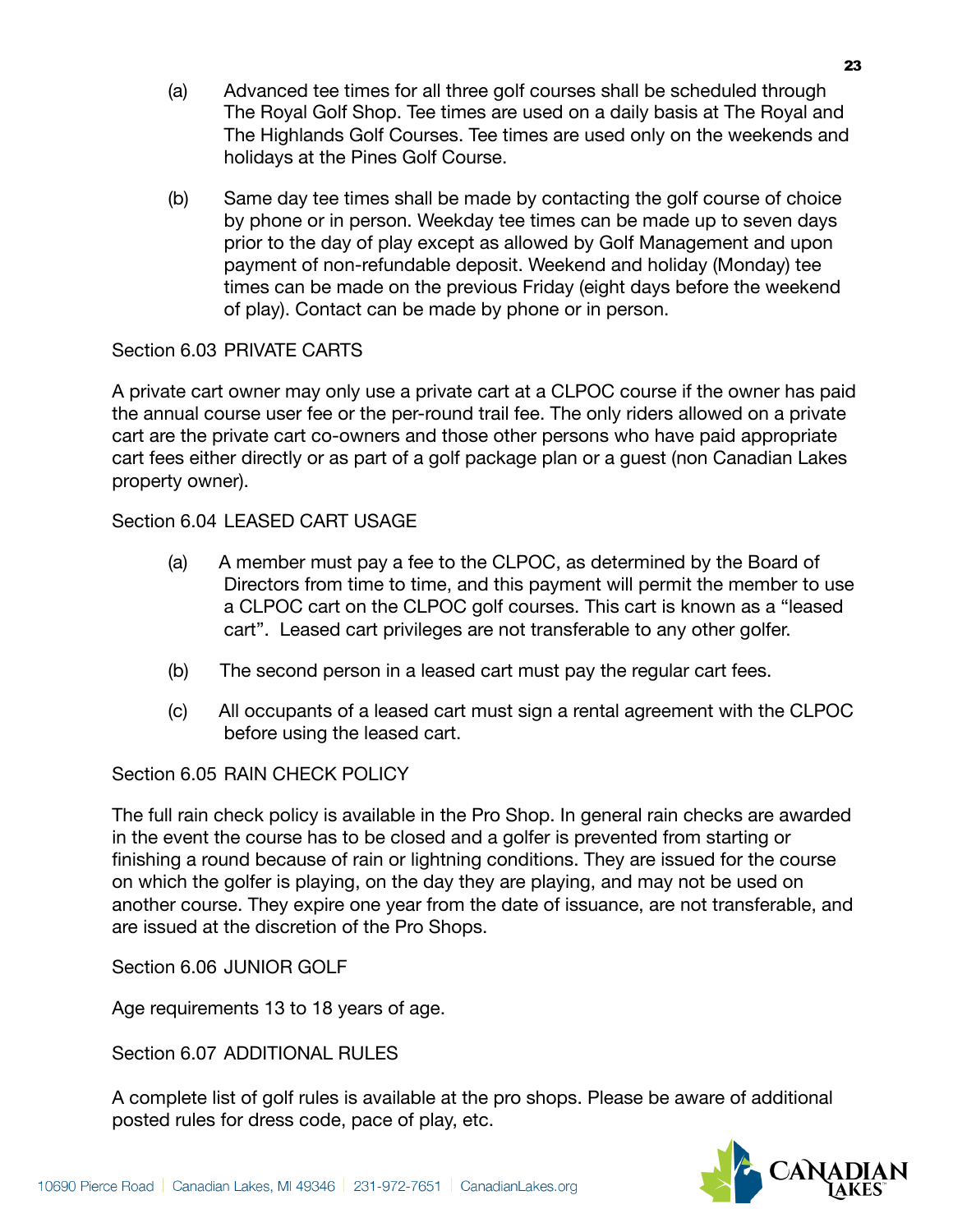## Article VII: Lake Usage

#### Section 7.01 REGISTRATION

Any boats operating on Canadian Lakes' waters must be registered in the member's name with the CLPOC. The term "boat means any watercraft or vessel, including personal watercraft (PWC), used for water transportation regardless of size, power source, capacity or purpose and includes watercrafts or vessels that do not have to be registered under State regulations.

- (a) All boats shall display two (2) current-year boat permit stickers affixed to the hull near the state number (if applicable) and readily visible to Sheriff Deputies and Marine Patrols.
- (b) Boat permits are non-transferable.
- (c) A lot owner and/or condominium unit owner shall be entitled to permits for two (2) motorized boats for each lot and/or unit, unless otherwise restricted by the lot owner's or unit owner's applicable building and use restrictions and/or condominium master deed.
- (d) No renter, visitor or guest may launch or use a boat on Canadian Lakes' waters that is not registered with the CLPOC to a member.

## Section 7.02 MARINE LAWS AND RESPONSIBILITIES

The Canadian Lakes Property Owners Corporation hereby adopts by reference, all State of Michigan boating laws, rules or regulations that relate to the safe operation of watercraft on the inland lakes of Michigan. Additionally, boaters are expected to know and practice safe boating techniques, irrespective of legal requirements. A copy of the State of Michigan Boating Laws is available at the CLPOC Office. Boaters are expected to know and shall comply with all Federal, State, and local laws regarding the registration and operation of boats.

Enforcement of boating laws is the responsibility of the Mecosta County Sheriff's Department; however, such laws may be enforced by the CLPOC through the Rules of Canadian Lakes Property Owners Corporation and the Safety Department. Sheriff Deputies will not enforce regulations that apply only to the Canadian Lakes.

## Section 7.03 CANADIAN LAKES BOATING RESTRICTIONS

CLPOC is responsible for enforcement of regulations that apply only to the Canadian Lakes. The enforcement arm of the CLPOC is the Safety Department in concert with the Mecosta County Sheriff's Department.

(a) All waterways within the Canadian Lakes, except the Main Canadian Lake and the West Canadian Lake, are no-wake lakes.

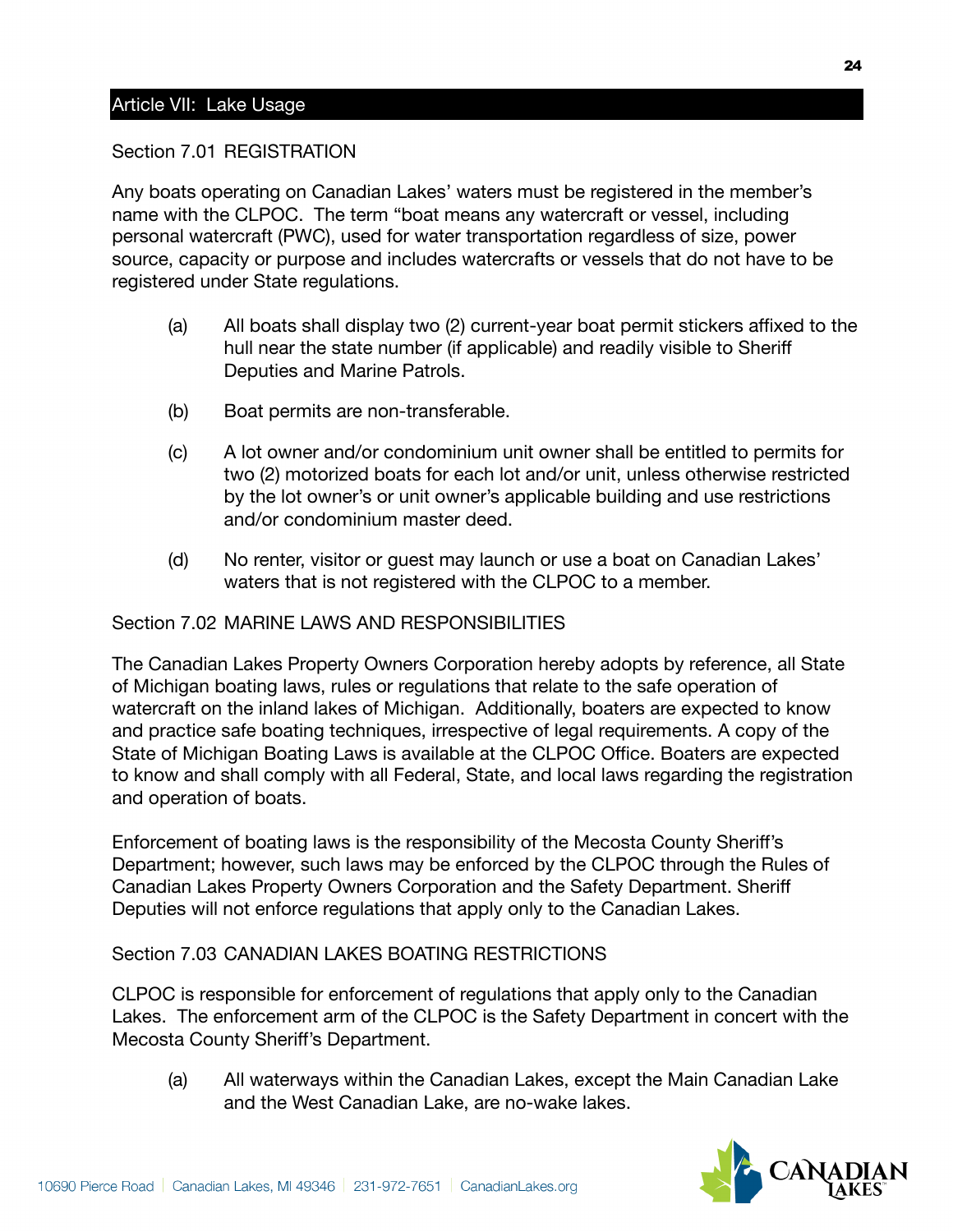- (b) The Main Canadian Lake and West Canadian Lake are considered "Sports Lakes". High-speed boating and PWC operation for water skiing, tubing, jet skiing, etc. are permitted between the hours of 10:00 a.m. and 6:00 p.m. daily, except on Thursdays. All Thursdays are slow, no-wake days unless the Thursday falls on a legal holiday, in which case normal sport boating is allowed.
- (c) The plat restrictions for Lake of the Clouds, Lake Laura, Sunset Lake, Fawn Lake and Ranger Lake contain restrictions on the amount of horsepower that is permitted on the motors of boats. These restrictions must be followed.

Section 7.04 CANADIAN LAKES GENERAL MARINE REGULATIONS

- (a) "No-Wake" restrictions for all vessels apply within one hundred (100) feet of a buoyed swimming area, dock, person in the water and moored or anchored vessels. Additionally, a PWC must maintain no-wake within 100 feet of any idle vessel in the water and within one hundred (100) feet of all docks.
- (b) All vessel traffic on a lake is to be counterclockwise except in case of an emergency.
- (c) Powerboats must yield to boats towing skiers, tubes, etc. and all nonmotorized boats.
- (d) Buoys are not permitted unless approved by the Michigan Department of Natural Resources.
- (e) There shall be no wakes created and no towing permitted under or through inner-lake culverts or bridges except in an emergency.

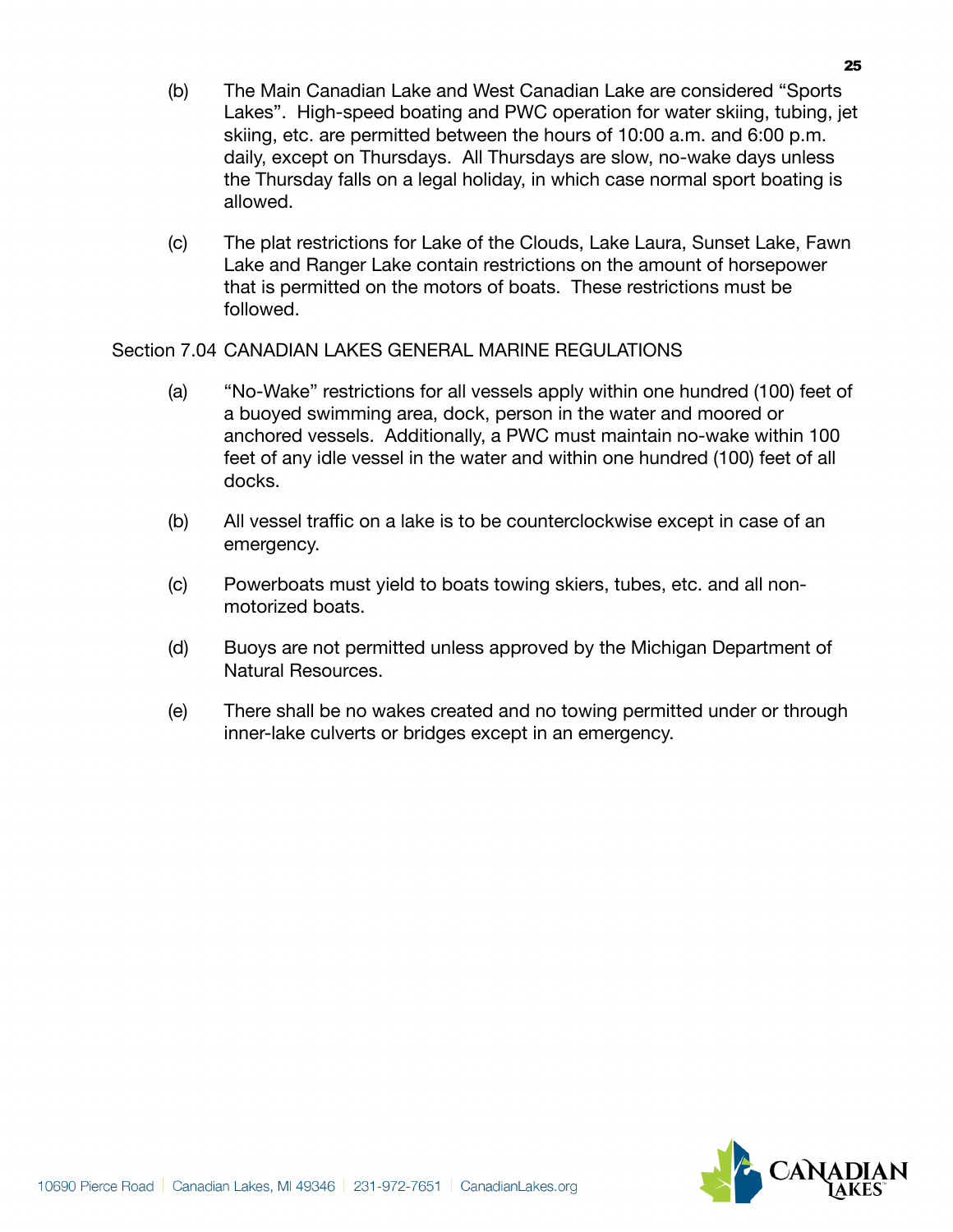## Article VIII Pools, Hot Tub, Sauna, Fitness Area and Beaches

CLPOC pools, hot tub and/or sauna are only available to CLPOC members in good standing, their immediate families, and member's guests subject to the following rules. All persons must check in at the pool desk and present their current CLPOC membership card or guest pass and pay the current fees.

#### Section 8.01 GENERAL

- (a) Members shall be responsible for the actions of their guests while using the pool, hot tub or sauna or their related facilities.
- (b) NO LIFEGUARDS ARE ON DUTY. All swimming and other activities shall be at the risk of the member, family member and/or guest.
- (c) Alcohol is not permitted in the pool or fitness center area.

## Section 8.02 POOLS

- (a) The CLPOC reserves the right to designate certain times during the day for the exclusive use of a pool by a designated group.
- (b) No pets or animals shall be allowed in the pool buildings with the exception of animals that are trained to assist the handicapped.
- (c) All persons must disclose to the management, prior to use, all health, medical or physical conditions which could be affected by use of the pools, hot tub, sauna or fitness center.
- (d) Private swimming groups or swimming parties shall be arranged by reservation through the Pool Manager.
- (e) Children under the age of 14 years shall not use pool without a responsible adult (18 years of age or older) in attendance for the duration of the visit.

#### Section 8.03 HOT TUB AND SAUNA

- (a) No more than four (4) individuals may be in the hot tub or sauna at any time.
- (b) Children under the age of 5 years are not allowed to use the hot tub.
- (c) Children under the age of 14 years shall not use the sauna without a responsible adult (18 years of age or older) in attendance.

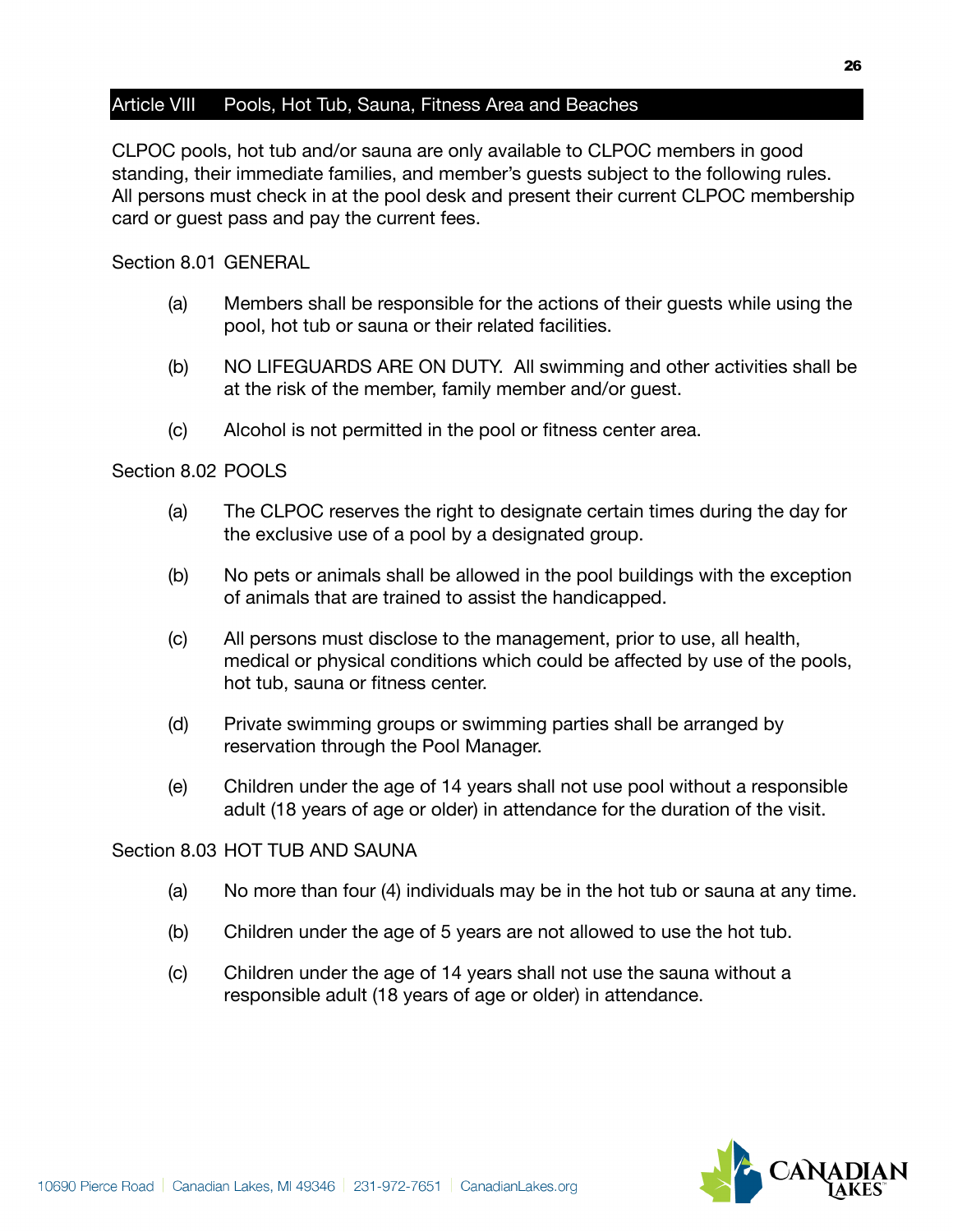## Section 8.04 FITNESS AREA

(a) Persons under 16 years of age must be supervised by a responsible adult 18 years of age or older.

## Section 8.05 ADDITIONAL RULES

A complete list of Pool, Sauna and Fitness Area Rules are available at the applicable Pool locations. Please be aware of additional posted rules for diving, slide usage, etc.

## Section 8.05 BEACHES

- (a) Swimming at beaches shall be limited to daylight hours. NO LIFEGUARDS ARE ON DUTY. As a result, swimming shall be at the swimmer's risk.
- (b) Boats are not allowed in the designated swimming areas. Boats shall remain outside any buoyed areas.
- (c) Pets are not permitted in buoyed swimming areas.
- (d) All refuse shall be properly disposed of in containers provided by the CLPOC. No glass of any kind shall be allowed in the beach area.

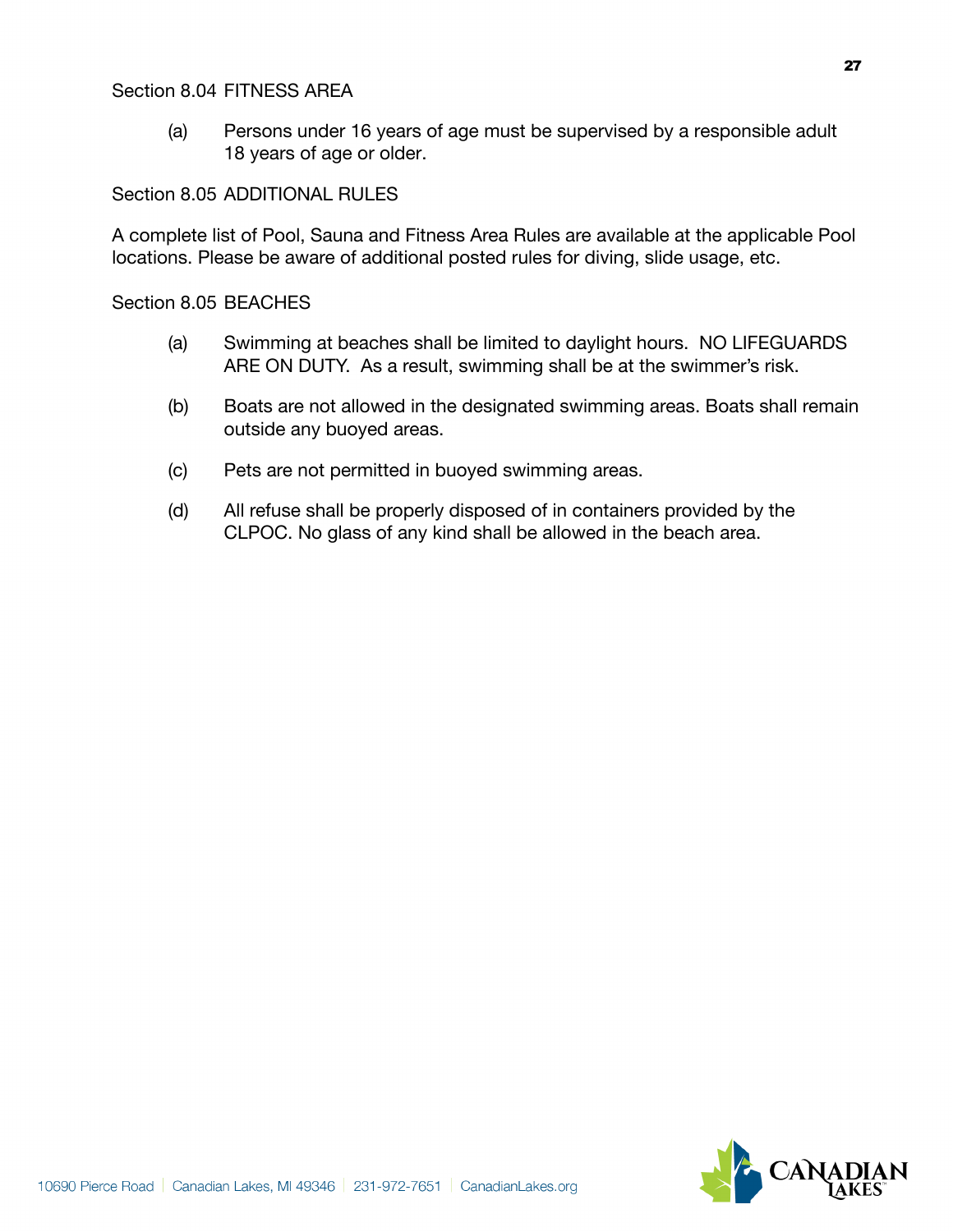## Article IX Vehicles and Traffic

#### Section 9.01

A CLPOC member who is in good standing must provide the CLPOC with a vehicle registration in order to be issued a CLPOC membership sticker to be placed on the member's vehicle, including cars, trucks, vans, trailers, all terrain vehicles, golf carts, mobile homes, snowmobiles and/or water crafts, in order to establish that the member is in good standing for that year. The CLPOC membership sticker is non-transferable.

#### Section 9.02

The CLPOC membership sticker issued for a member must be affixed to the windshield of cars, trucks, vans. The CLPOC membership sticker must also be affixed to other vehicles, trailers, golf carts, snowmobiles, water crafts, etc. so that they are visible.

#### Section 9.03

If a member sells a vehicle, watercraft or other item, the member shall remove the CLPOC membership sticker.

#### Section 9.04

A guest of a member must obtain a temporary vehicle pass, which must be visibly displayed in the vehicle of the guest while the guest's vehicle is on CLPOC property. The member must acquire this pass for his/her guest.

#### Section 9.05

Guests shall not be permitted to use any form of vehicle including watercraft, except for appropriately licensed automobiles and trucks within the boundaries of the Canadian Lakes Development unless such vehicle or watercraft is registered with CLPOC for use in or on its Designated Common Facilities.

#### Section 9.06

Contractors, vendors, and other regular users of CLPOC roads and rights-of-way may be required to register with the CLPOC Office.

#### Section 9.07

All motor vehicles operating within Canadian Lakes shall be subject to applicable statutes and ordinances governing the use of motor vehicles.

#### Section 9.08

Motor vehicles shall be driven only on established roadways or designated parking areas.

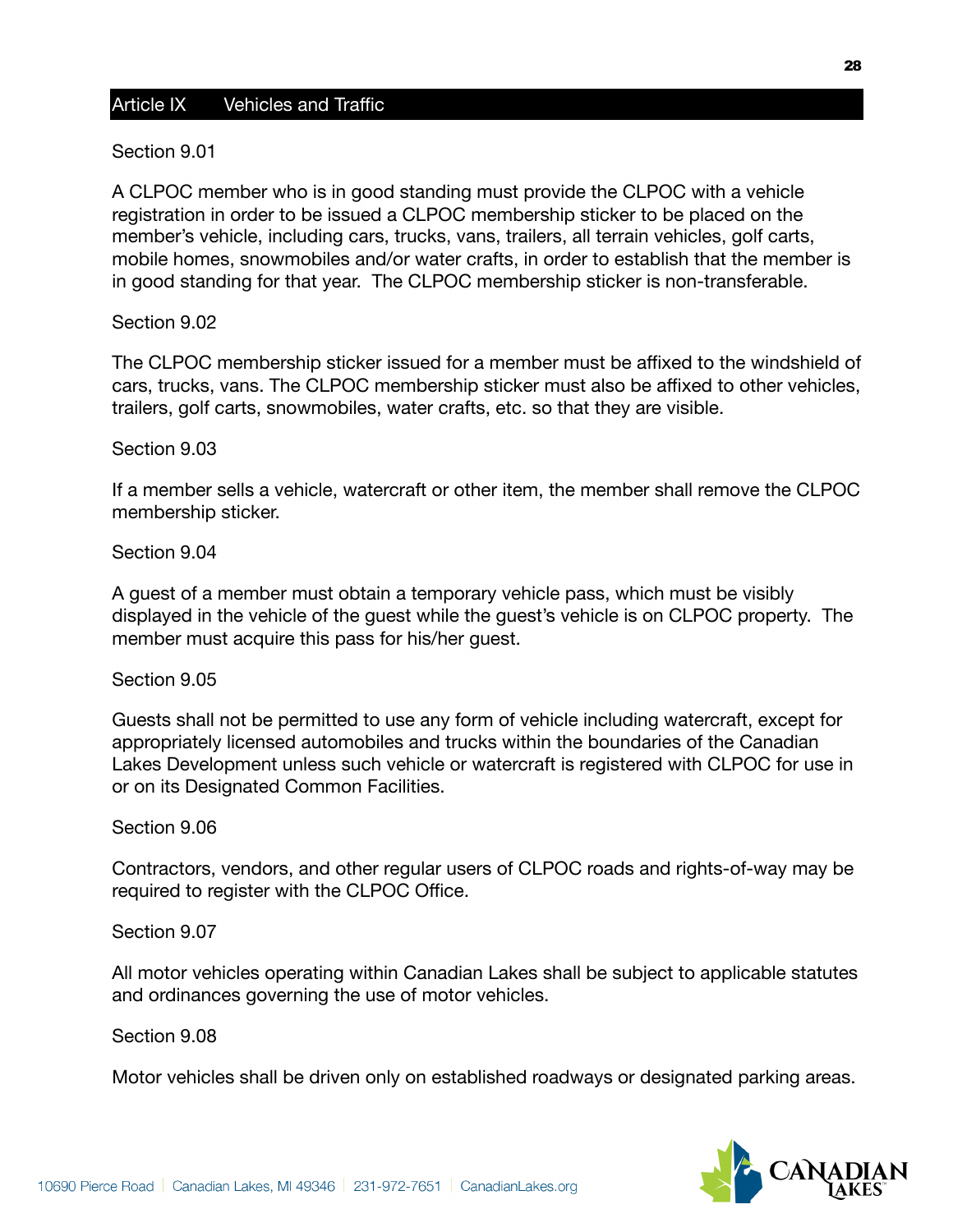## Section 9.09

All persons operating vehicles on the streets and roads of the Canadian Lakes community shall comply with all traffic control devices including, but not limited to, stop signs, yield signs, speed limit signs, warning and obstruction signs, etc.

#### Section 9.10

The speed limit on all CLPOC roads is 25 mph If a lower speed is posted, that lower speed shall be the speed limit at that location.

## Section 9.11

A vehicle that is parked in an unauthorized area or in an area that has posted "no parking may be towed at the direction of the General Manager, or his designee, under the following conditions:

- (a) If the General Manager, or his designee, places a conspicuous written notice on a vehicle that is parked in an unauthorized area or in an area posted "no parking, the General Manager or his designee may have that vehicle towed if the vehicle has not been moved within 2 hours after the posting.
- (b) If the General Manager or his designee, personally tells the operator of a vehicle to move the vehicle from an unauthorized area or an area posted "no parking", and the vehicle is not then promptly moved so that it is no longer parking in an unauthorized area or in an area posted "no parking", then the General Manager, or his designee, may have that vehicle towed.
- (c) From November 1 through March 31 of each year, between the hours of 3:00am and 10:00am, vehicles will be prohibited from parking on the roadway and road shoulder. Exceptions may be granted by contacting the CLPOC Safety Department at 231.972.8555. Failure to comply may result in

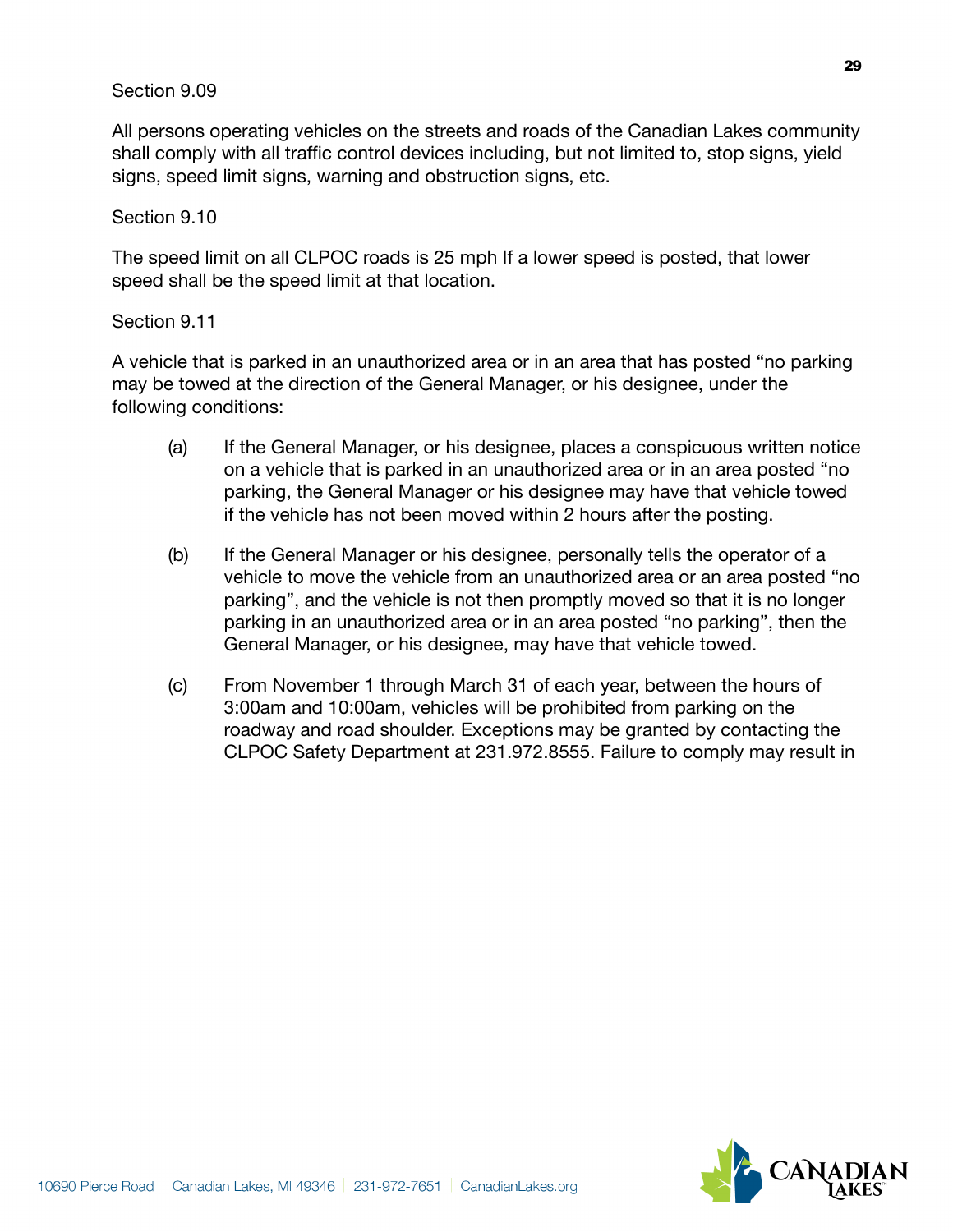## Section 9.12

An off-road vehicle (ORV) is defined as any motor vehicle that can be operated crosscountry over land, snow, and/or other natural terrain, or on the frozen lake surface without the benefit of a road or trail. ORV's shall not be operated in or on any CLPOC Designated Common Facility (Area). Within the Canadian Lakes community, ORVs may only be operated on the road edge as far right as possible, or on the frozen lake surface, or other area designated by the Board of Directors. Any person age 12-15 years operating an ORV, trail bike, golf cart, etc. on any CLPOC owned, road edge or frozen lake surface, must have an ORV certificate and be under the visual supervision of a parent or guardian. Persons under the age of 12 shall not be permitted to operate any type of motor vehicle on CLPOC approved property. All types of motorized vehicles operating on CLPOC approved property shall be required to be registered with the CLPOC Office and shall visibly display the appropriate CLPOC sticker.

#### Section 9.13

Members or Guests arriving in motor homes, campers or trailers, if staying more than four (4) days, shall park these vehicles at the campground (if space is available) or Campground storage area.



10690 Pierce Road | Canadian Lakes, MI 49346 | 231-972-7651 | Canadian Lakes.org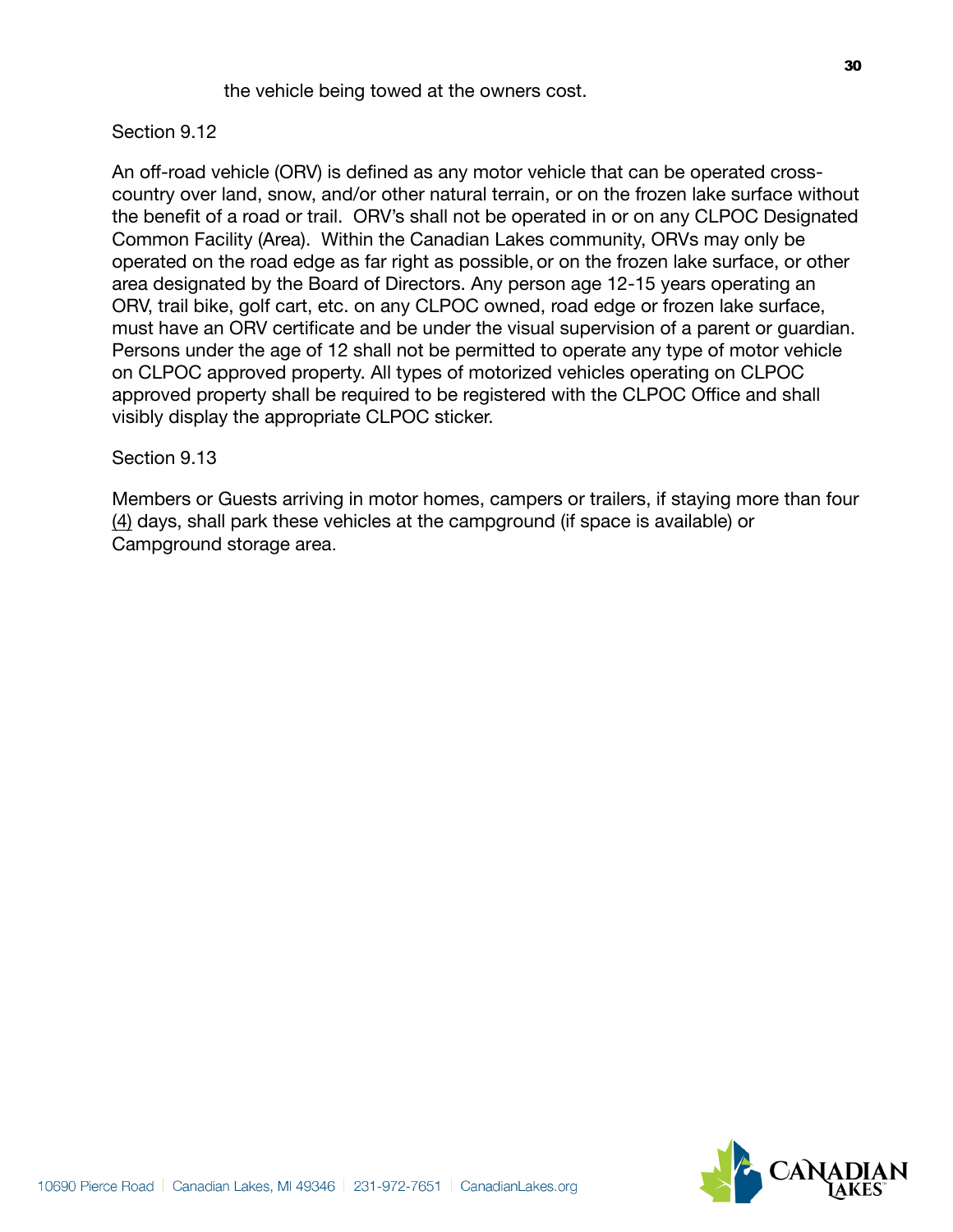## Article X: Wintergreen Commons

Wintergreen Condominiums have owners who are participating in a Condominium Lease Program. Individuals who are renting one of these condominium units pursuant to the Condominium Lease Program shall be entitled to use the CLPOC facilities during the period of occupancy of the rented condominium unit. The owner of that condominium unit will not be permitted to use the CLPOC facilities during the period of rented occupancy.

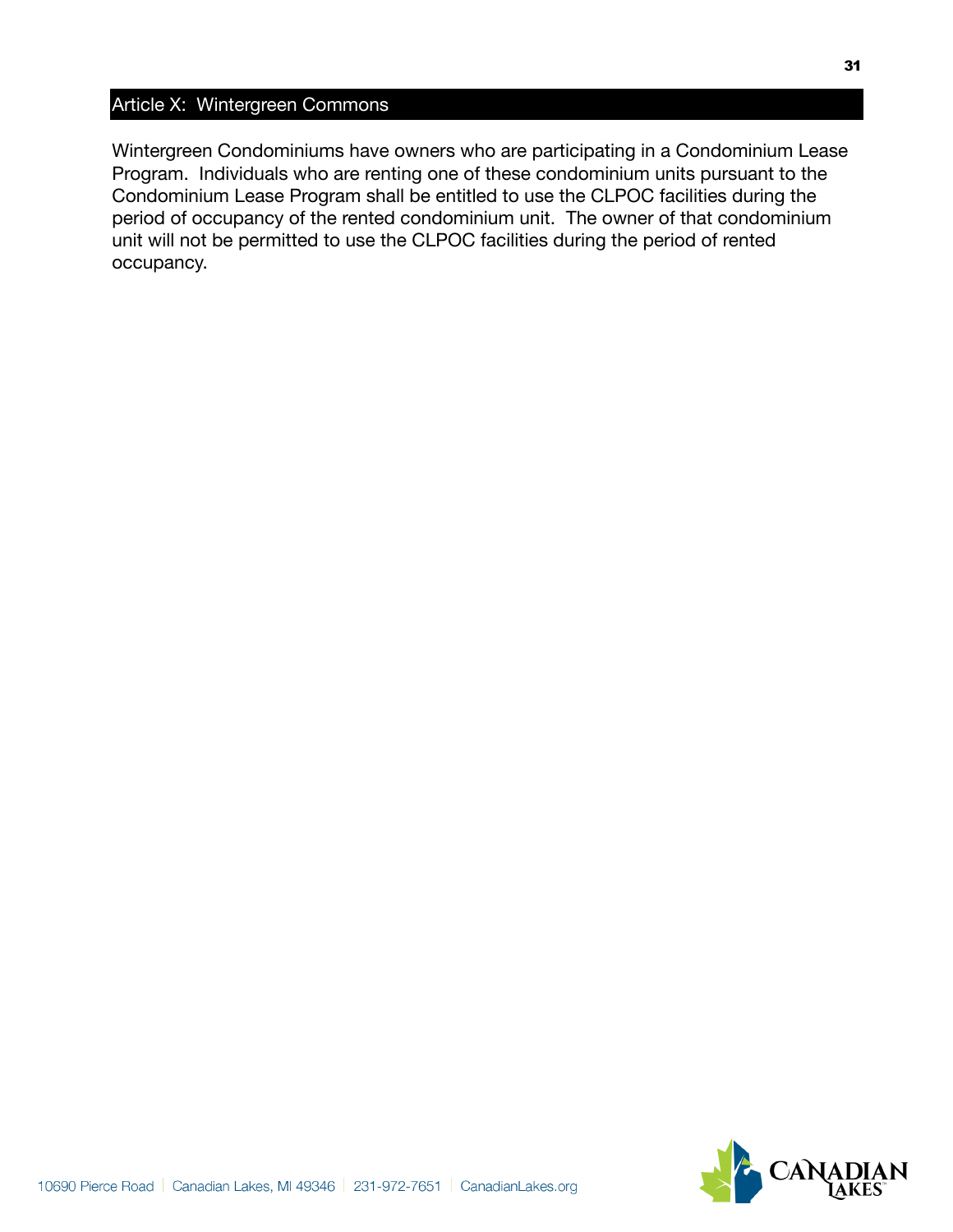## Article XI: Storage Lot

Storage lots are only available to CLPOC members in good standing. Members must sign a Storage License Agreement for any storage lot and pay the current fee in order to be assigned a storage lot. A copy of the Storage License Agreement may be obtained at the main office or the campground office.

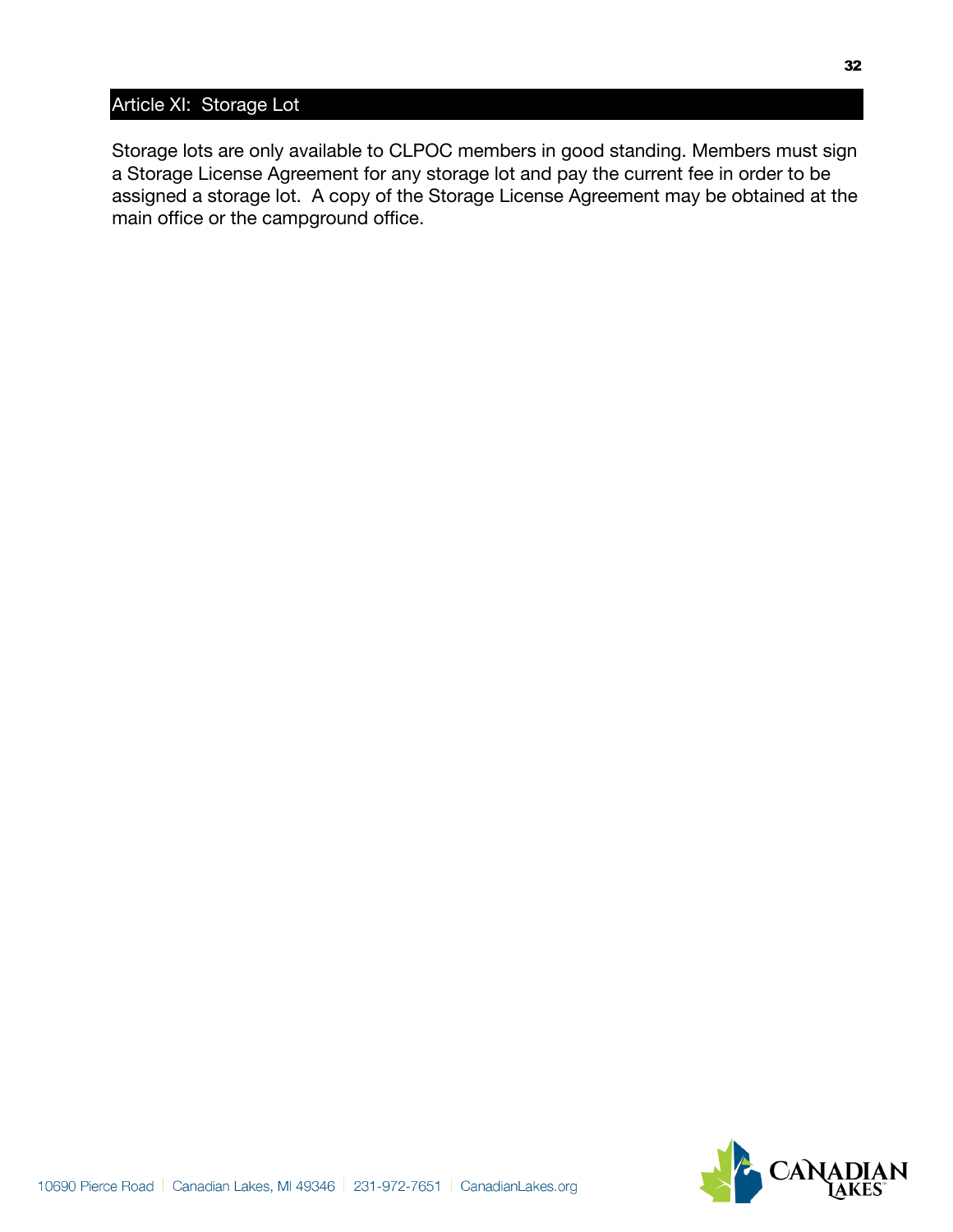## Article XII Drones

Section 12:01

A drone is defined as any aircraft without a human pilot on-board, including unmanned aircraft systems (UAS) or unmanned aerial vehicles (UAV). The flight is controlled either autonomously by onboard computers that have been programmed by the pilot or by the remote control of an individual on the ground, with or without video capabilities.

## Section 12:02

Drones must be for hobby or recreational purposes only. Any commercial operation must be authorized by the General Manager. Operators must comply with all Federal and State rules and laws of operation of unmanned aircraft.

Section 12:03 Rules of Operation

- (a) Drones must fly under 400 feet above ground level and in sight of the operator.
- (b) Drones must fly during day light hours and under 100 mph.
- (c) Drones must weigh less than 10 lbs.
- (d) Operator may operate drone on the Canadian Lakes Airport but must give the General Manager prior notice, (231-972-7651). The operator will give priority to all incoming and outgoing manned aircraft.
- (e) Operator will not operate drone in Designated Common Facilities when people are present such as beaches, swimming areas, pools, tennis courts, pickleball courts, ball field, golf courses, etc.
- (f) Drones may not be utilized in Canadian Lakes if such use harasses, disturbs and/or breaches the peace of any resident or guest.
- (g) The use of imaging technology for aerial surveillance with radio control model aircraft or drones having the capability of obtaining high-resolution photographs and/or video, or using any types of sensors, for the collection, retention or dissemination of surveillance data information on individuals, homes, businesses, or property at locations where there is a reasonable expectation of privacy is strictly prohibited, unless written expressed permission is obtained from the individual property owners and/or General Manager.

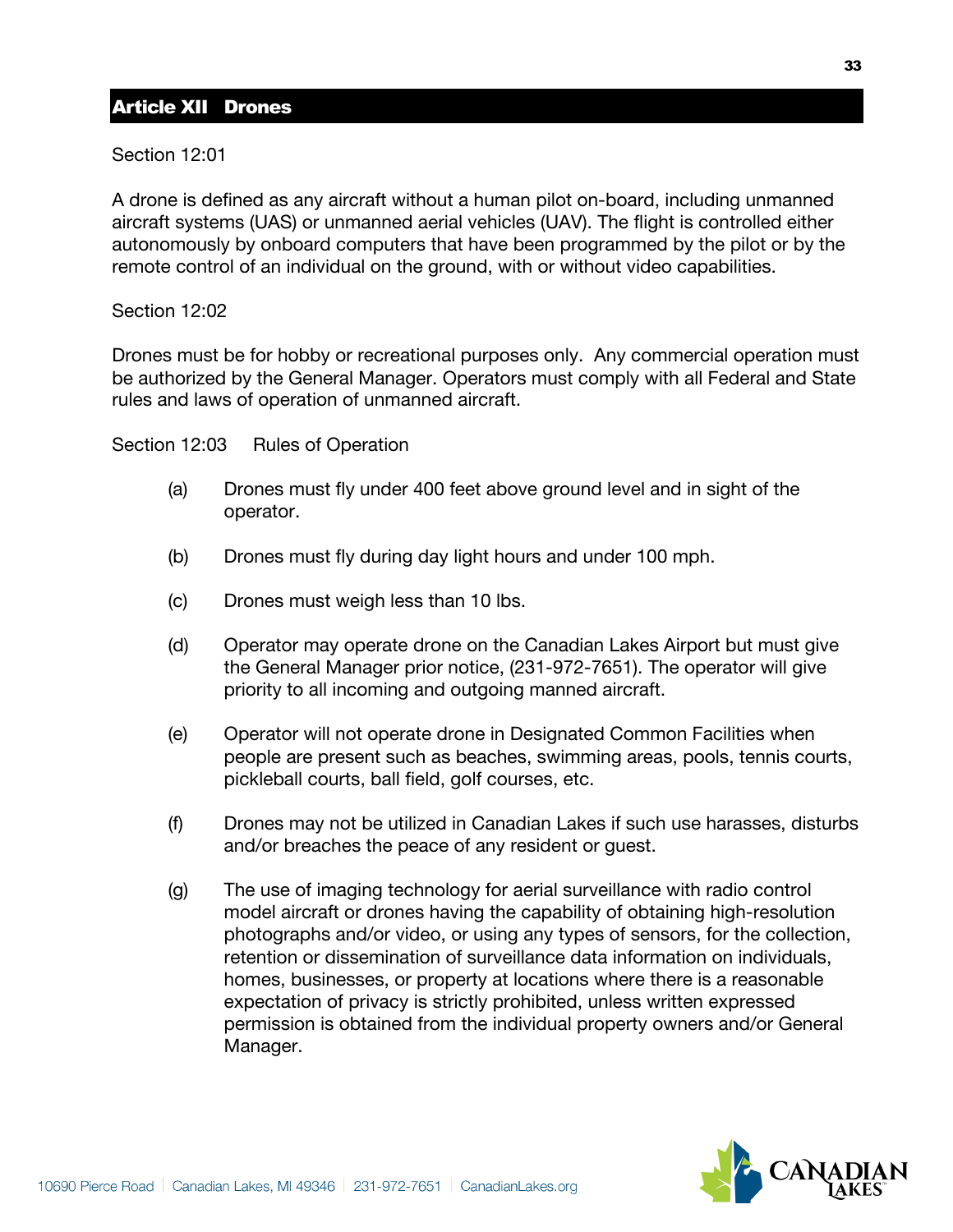## CLPOC Rules Penalty Schedule

| <b>Class</b>                                                                                                                                                                        | First<br><b>Offense</b> | Second<br><b>Offense</b>                                     | <b>Third Offense</b>                                                   |
|-------------------------------------------------------------------------------------------------------------------------------------------------------------------------------------|-------------------------|--------------------------------------------------------------|------------------------------------------------------------------------|
| Class I Violation - Minor violation not<br>immediately affecting safety of life or<br>property. AGGRAVATED OFFENSE<br><b>MAY CAUSE ELEVATION TO CLASS</b><br><b>II OR CLASS III</b> | Warning                 | \$25 Fine                                                    | \$100 Fine                                                             |
| Class II Violation – Minor violation with<br>potential to affect safety of life or<br>property. AGGRAVATED OFFENSE<br><b>MAY CAUSE ELEVATION TO CLASS</b>                           | \$25<br>Fine            | \$100 Fine                                                   | \$250 Fine and<br>Suspension of<br>Privileges for 1<br>Month           |
| Class III Violation-Major violation<br>immediately affecting safety of life or<br>property. AGGRAVATED OFFENSE<br><b>MAY CAUSE MAXIMUM ALLOWED</b><br>PENALTY TO BE IMPOSED         | \$100<br>Fine           | \$250 Fine and<br>Suspension of<br>Privileges for 1<br>Month | \$1,000 Fine and<br>Suspension of<br>Privileges for 6<br><b>Months</b> |

| Violation   |                                     | <b>Class</b> |
|-------------|-------------------------------------|--------------|
|             | ANY RULE VIOLATION NOT LISTED BELOW | Class I      |
| 3.01(i)     | Excessive Common Area Dock Length   | Class II     |
| 5.02        | <b>Hunting Without Permission</b>   | Class III    |
| 5.03(a,b,c) | Unattended or Improper Campfire     | Class II     |
| 5.03(d)     | Leaf or Refuse Burning              | Class II     |



History: